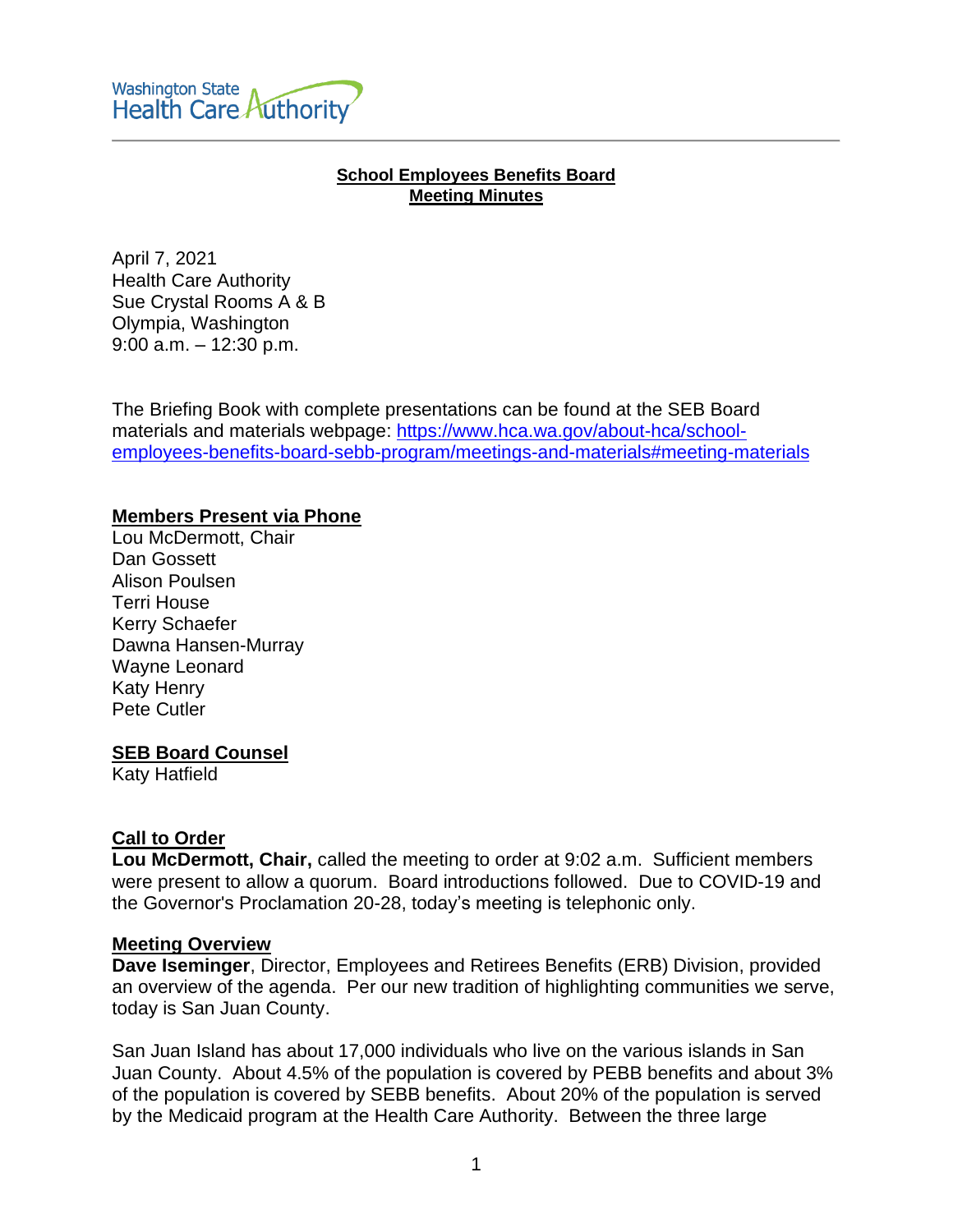programs at HCA, SEBB, PEBB, and Medicaid, it's about 28% to 29% of the entire island community population that is covered by programs at the Health Care Authority.

Unemployment, at this point, is about 4%, which is very similar to the statewide average. Per capita personal income is significantly higher than state and national averages, whereas median income is lower. That's indicative of a retiree population and there's a robust retiree community within the San Juan Islands.

Other health care trends in the islands are there is a higher per 1,000 rate of primary care providers (PCPs) than the national average, but lower than the state. There are about 1.6 primary care providers per 100,000 individuals, even though there's not 100,000 individuals on the island. That's higher than the national average but lower than the statewide average of 1.9.

There are lower cancer rates among residents in the San Juan Islands, again, related to a higher retiree population, and lower birth rates and lower teen births, which also leads to a limited availability of pediatricians on the island. Primary care is delivered on the island for minor and urgent needs, but anything that's more elective, planned, or major surgery, tends to come over into the communities of Bellingham or Everett. There is some availability of psychiatric services at some of the new hospitals though there's regularly community requests to work on additional inpatient and outpatient hospital beds for acute behavioral health needs.

San Juan County is a series of islands. The ferry system is a key part of individuals being able to access non-urgent services. Generally, the ferry system runs one ferry per hour, and depending on how many stops it makes within the islands, versus the mainland, a one-way trip can be anywhere from 45 minutes to two hours. That is the primary mechanism for getting on and off the islands in San Juan County. There is a cost prohibitive aspect to that for lower income individuals on the islands. There is also the ability for air transports, or other helicopter, or other plane travel into and out of the islands, but that is even more cost prohibitive than ferries. The access issue requiring extensive planning when it comes to non-urgent services as residents of the island come to mainland Washington State.

Our meeting is being supported physically in Olympia on the traditional territories of the Coast Salish people, specifically, the Nisqually and Squaxin Island peoples. Olympia and the South Puget Sound region are covered by the Treaty of Medicine Creek, which was signed under duress in 1854, and we continue to acknowledge the tribal governments, and their role today in taking care of our lands.

# **Approval of July 23, 2020 Meeting Minutes**

Alison Poulsen moved, and Pete Cutler seconded a motion to approve the minutes as written. Minutes were approved by unanimous vote.

# **Approval of January 28, 2021 Retreat Meeting Minutes**

Wayne Leonard moved, and Dawna Hansen-Murray seconded a motion to approve the minutes as written. Minutes were approved by unanimous vote.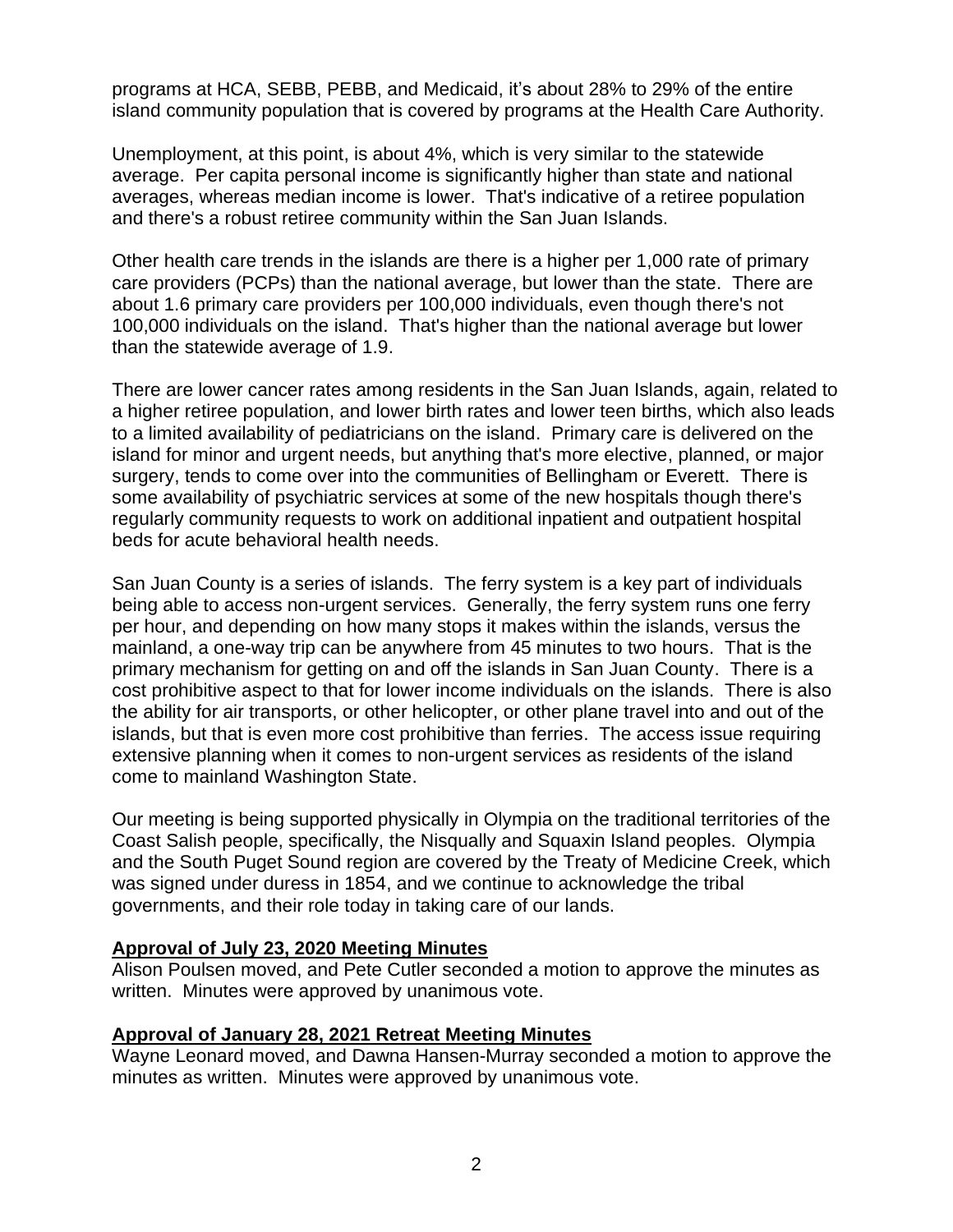# **Long-Term Disability (LTD) Insurance**

**Kimberly Gazard**, Contract Manager, Portfolio Management and Monitoring Section, ERB Division. Slide 3 – March Follow up to questions from last month's Board Meeting, review policy resolutions, and review stakeholder feedback associated with each policy resolution.

The first question received was around LTD redesign, the transition, and how someone would transition while on an LTD claim. A disabled individual would remain on the same disability claim policy throughout the duration of their disability. When the individual returns to work and is determined to meet SEBB eligibility by the employer, and the reinstatement policy criteria defined in LTD policy, the individual would transition to the redesign with no evidence of insurability (EOI) at that time.

**Dave Iseminger:** Kimberly, I want to make sure everyone understands the answer to the first question. If an individual is on an active claim receiving a monthly benefit and we cross into the new year, and this new proposal has been passed, the rules that apply to that claim are the ones when the claim was initiated. Nothing changes about their current active claim just because we crossed into the new year with a new plan design.

# **Kimberly Gazard:** That is correct.

The second question is why HCA recommended a 31-day election period for the LTD redesign. The main reasons were to avoid adverse selection, to align all benefits to help lessen the administrative burden on employers with the various benefits being effective at different times. Extending the election period to 60-days, for example, would increase the likelihood of an employee having more premiums taken from their paycheck, and then having to be refunded that amount by their employer, if the employee chooses to opt-out during their election period.

The third question was what HCA's decision package included when we requested additional funding during the 2020 session, which was to increase the SEBB's basic LTD benefit to a maximum monthly benefit of \$1,500 with an estimated cost to the state of approximately \$8 million. HCA did not receive additional funding to increase the basic LTD benefit.

A follow-up request from the SEB Board Meeting last month was to provide a few examples of the benefit waiting period. Slides 4 through 6 are those examples. There is an example when an employee is receiving Paid Family Medical Leave (PFML) benefits for 90 days and they have 30 days in their sick leave bank. There is a Benefit Waiting Period Example when an employee is receiving PFML benefits for 90 days and has 120 days in their sick leave bank. There is an example of a Benefit Waiting Period for 90 days when the employee is not receiving PFML benefits, and they do not have sick leave. The LTD benefit begins paying on day 91.

**Dave Iseminger:** With the first two examples, Kimberly's illustrating that the benefit waiting periods are not consecutive, they run concurrently. It is the longest of any of the numbers identified.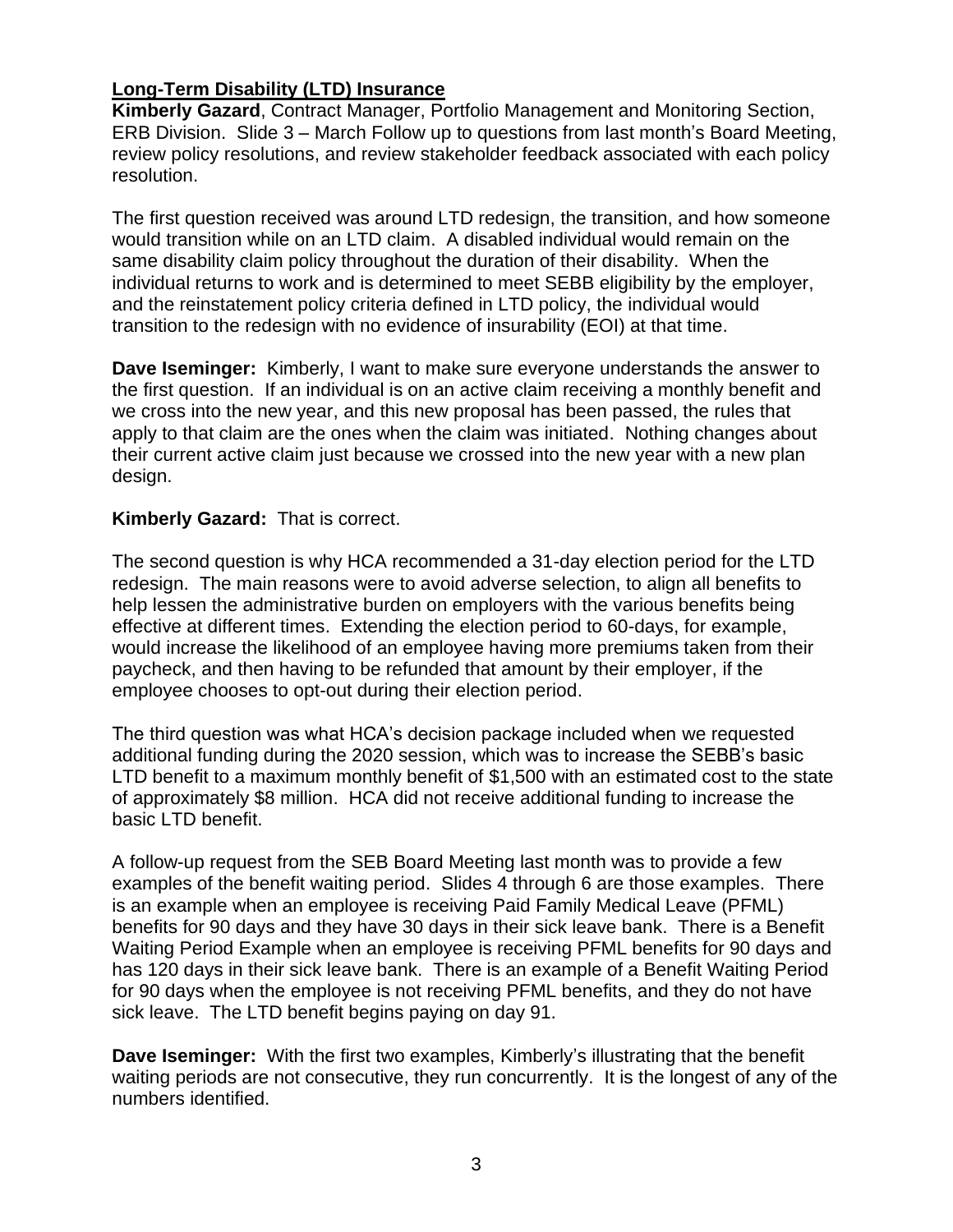**Kimberly Gazard:** Slide 7 – Resolution SEBB 2021-10 – Employee-Paid Long-Term Disability (LTD)

HCA received stakeholder feedback about distinguishing between paid time off (PTO) and vacation leave on Resolution SEBB 2021-13. Since Resolution SEBB 2021-10 has the same benefit waiting period language, I'll discuss this topic now. The original benefit waiting period for the proposed language mirrored the PEBB Program's. After we received the stakeholder feedback asking for clarification on the difference between PTO and vacation leave, we engaged The Standard in discussion with the goal of plain talking the benefit waiting period. The changes made for the final resolution we're recommending for action today is separately listing the benefit waiting periods as five separate bullets that may apply depending on the enrollee's circumstances.

There is also clarified language to resolve the confusion caused by references to both PTO and vacation leave. The fourth sub bullet uses the term "non-vacation". For example, many employers, like the state, provide employees with additional emergency Covid paid leave allowing use during the pandemic to ensure that employees have access to paid leave if their other leave balances were too low.

Sub bullet #3 – the term "PTO" has historically been applied when employers do not have a dedicated sick leave bank. Instead, they offer a single bucket used for all purposes, personal, vacation, and sick leave. This entire concept is further complicated because some employers also use terms like vacation, paid time off, paid days, personal leave, annual leave interchangeably. Usually in commercial LTD products, the entire amount of leave in a single PTO bucket is used when calculating the benefit waiting period. We were able to negotiate with The Standard for the SEBB Program LTD benefit waiting period purposes that they would only count 50% of the leave balance when reviewing instances of a single PTO bucket. This resulted in the new term referred to as "fractionated period of paid time off." There will be explicit definitions of paid time off and fractionated period of paid time off in the policy document that will be reviewed and approved by the Office of the Insurance Commissioner (OIC) as shown on Slide 8 – Intended LTD Policy Definitions.

HCA also received feedback on the resolution, which wasn't specific to the changes related to the LTD redesign but around adding an annual inflator to the maximum monthly benefit to maintain the value of the benefit over a period of time. HCA has discussed this topic briefly with The Standard and will assess in greater detail during the next LTD Request for Renewal.

**Dave Iseminger:** I want to highlight the concept in the third sub bullet around a single bucket of PTO. We tried to begin surveying districts to understand how many have two or more buckets and how many have a single bucket. We haven't identified a specific school district that has a single bucket of leave, but we haven't been able to do an exhaustive inventory. I can't say this is a specific scenario that exists in the SEBB Program today, but I also can't say it doesn't. In the PEBB Program, we've identified employers that have a single bucket of leave. It's included in the SEBB resolution due to variability that can still exist from an HR perspective within school districts.

There's also the possibility there could be a legislative change that allows the Health Care Authority to contract certain entities into the SEBB Program. In the PEBB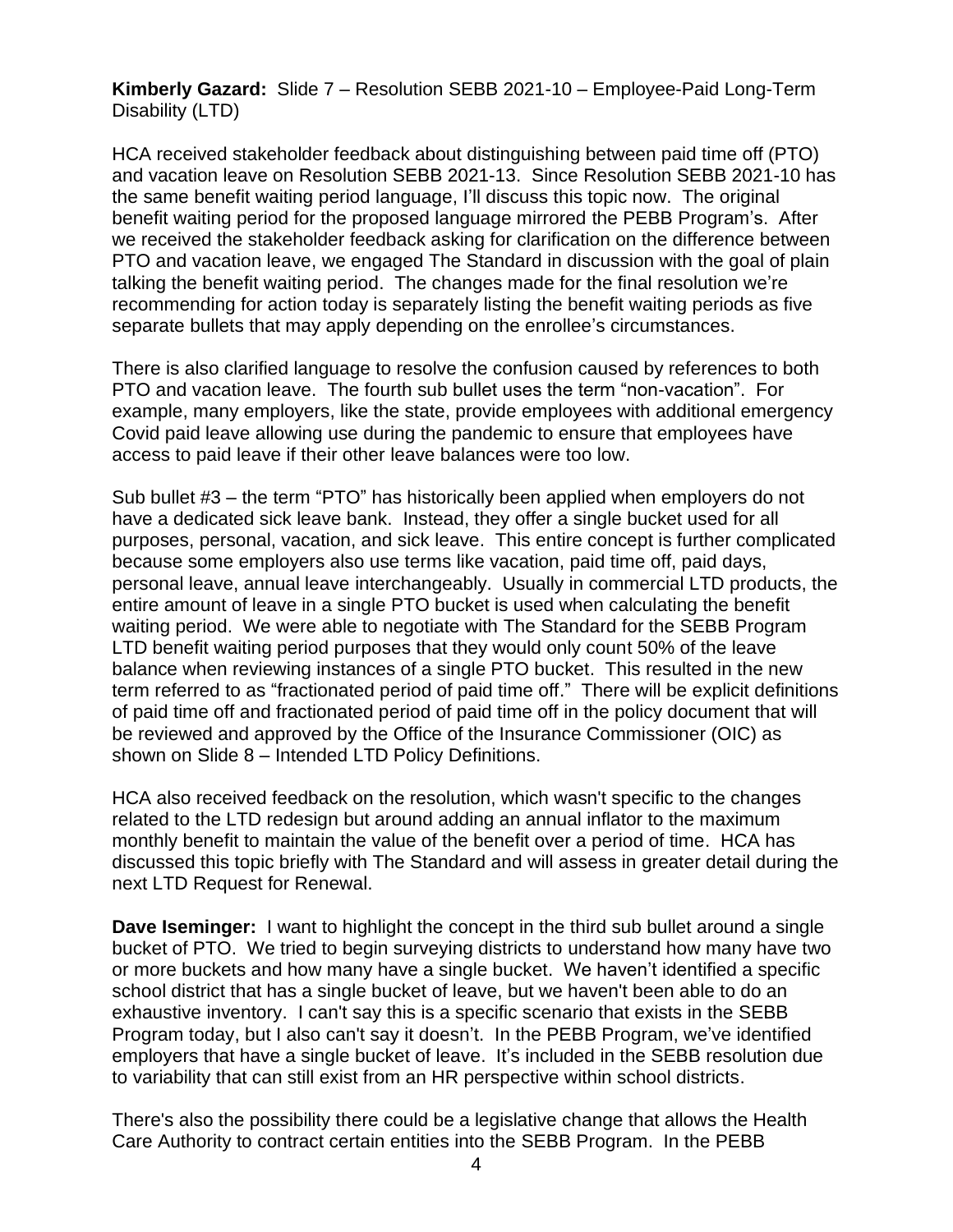Program, we have the authority to allow local governments, counties, cities, municipalities, different political subdivisions to contract with HCA and be part of the PEBB Program. There could always be a push to allow tribal schools or other K-12 related public entities access to SEBB Program benefits. This issue would be resolved in an instance where an employer has a single PTO bucket.

**Pete Cutler:** Kimberly, on the fifth bullet, it seems to be different than the prior four, where it talks about the waiting period would be for the period of time the employee is receiving benefits, whereas the prior three involve the period for which the person is eligible to receive benefits. Does that mean somebody who's under the Washington Paid Family Medical Leave law could choose to not continue receiving benefits under that, and as long as it was more than 90 days, that would trigger their eligibility for the long-term disability?

**Kimberly Gazard:** Yes. An individual would have the choice to utilize the benefits they would be receive from Washington Paid Family Medical Leave. That's also considered deductible income under the LTD policy. It's either/or, if the individual chooses to utilize the Washington Paid Family Medical Leave.

**Pete Cutler:** It would be up to them how long? They could do it for 90 days, and then if they wanted to switch over to the long-term disability, they would, even though they were still eligible for a longer period of time? I don't remember the details of the Washington program, so I don't really remember how long it goes.

**Kimberly Gazard:** Usually, in most cases, it goes 90 days. I know there are certain circumstances that the state would approve a longer period of time. It depends on the reason why they're going out on PFML.

**Pete Cutler:** Okay. But the other ones, it's however long you're eligible, even if you say, I don't want to use my sick leave, or my PTO, or whatever. If you're eligible for that leave, then that's going to be a waiting period.

**Kimberly Gazard:** Right. An individual can have 120 days of sick leave, have to wait that period of time, but not necessarily use all 120 sick days, but have to go through that entire duration of 120 days.

**Pete Cutler:** That answered my question. Thanks very much.

**Dave Iseminger:** The concept Pete highlighted, and Kimberly affirmed, has come up quite a bit. You don't have to use all of your leave, but you do have to wait the period equivalent to your leave. That is the embodiment of that phrase, no choice sick leave, the third bullet from the bottom.

**Kimberly Gazard:** Slide 9 – Resolution SEBB 2018-39 – Employee-Paid Supplemental Long-Term Disability (proposed to rescind effective December 31, 2021). There are no changes to this resolution. HCA did receive feedback requesting clarification that evidence of insurability is not required in the first two statements related to the December 31, 2021 change, and then for new employees. HCA was able to accommodate this request. The redline version of the changes is in the appendix on Slide 20.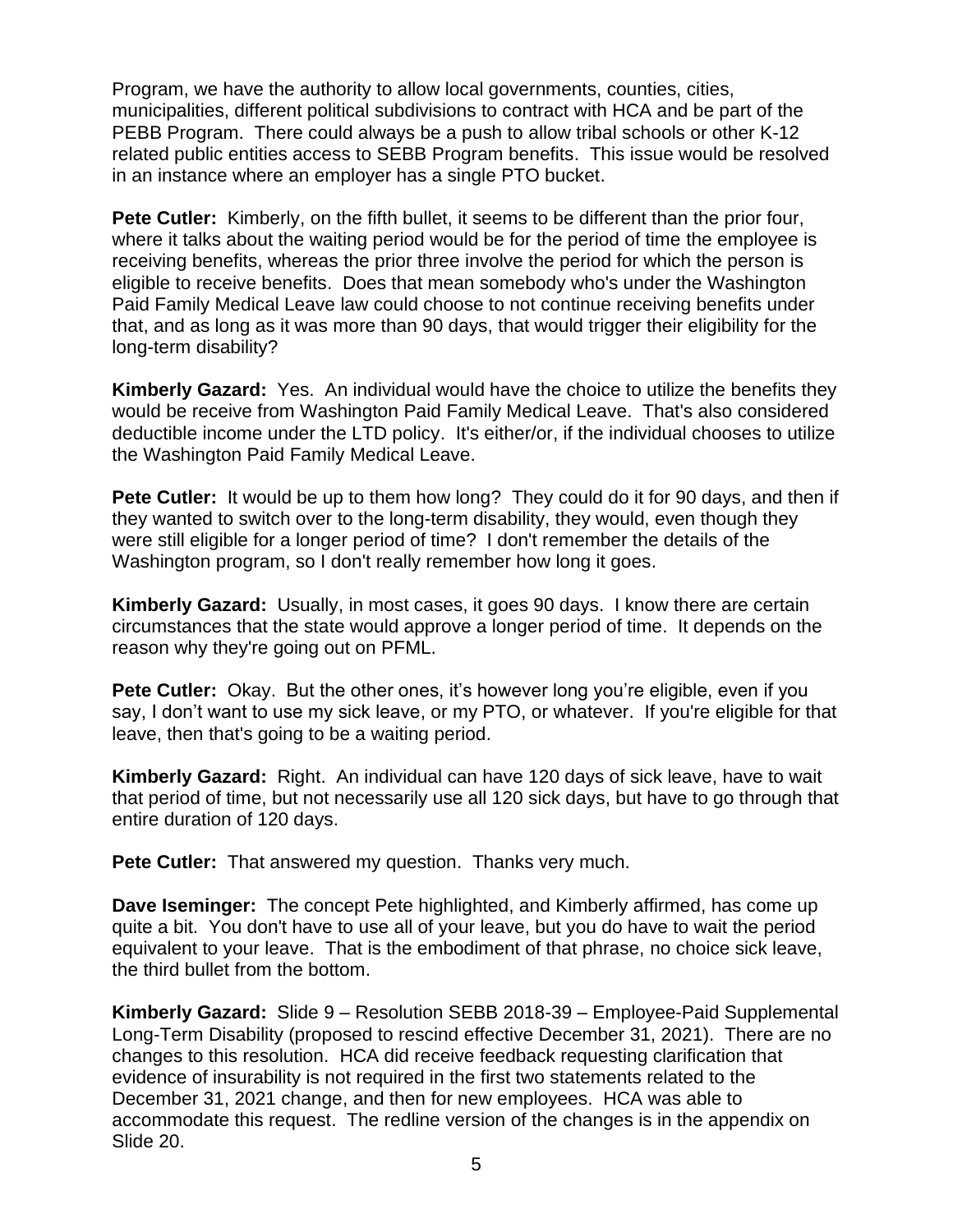HCA also received stakeholder feedback asking for clarification if someone would be considered a new employee if they changed school districts. No, as long as the individual maintains eligibility for the plan between each SEBB Organization, the employee-paid LTD coverage would remain as is. If the employee changes SEBB Organizations and they were not insured for employee-paid LTD coverage, they must provide EOI to become insured for the employee-paid LTD coverage. A School Employee Benefits Board Organization is a public school district, educational service district, or charter school established under Chapter 28A.710 RCW that is required to participate in benefit plans provided by the School Employees Benefits Board.

Slide 10 – Resolution SEBB 2021-11 – Employee-Paid Long-Term Disability (LTD) Enrollment Procedures. We clarified in the first bullet that Evidence of Insurability (EOI) would not be required when a school employee reduces coverage from the 60% plan to the 50%. They would be buying down and EOI would not be required.

Side 11 – Resolution SEBB 2021-11 – Employee-Paid Long-Term Disability (LTD) Enrollment Procedures (*cont.*) No changes to this resolution since the last board meeting. It clarifies the minor changes made to SEBB 2021-12, changing the last two bullets to reflect employer-paid and employee-paid versus basic and supplemental, and adding the additional note for coverage for the 60% coverage level.

Slide 12 – Resolution SEBB 2021-12 – Amending Resolution SEBB 2018-54 Relating to Default Enrollments. This slide spells out the changes for Resolution SEBB 2021-13.

Slide 13 – Resolution SEBB 2021-12 – Amending Resolution SEBB 2018-54 Relating to Default Enrollments. As mentioned earlier, HCA received feedback on this resolution, which also applied to Resolution 2021-10, since these two resolutions have identical benefit waiting period language. The redline version of this slide is in the Appendix on Slide 22. It is identical to Resolution SEBB 2021-10 that we've already discussed.

**Pete Cutler:** I noticed on the last slide in the second bullet, it says the benefit waiting period will be longer the entire period of sick leave but excluding shared leave for which an employee is eligible. If somebody went out on sick leave, but then did receive shared leave from other employees, does this mean they could collect the payment of their shared leave, as well as the long-term disability benefit, for the same period of time?

**Kimberly Gazard:** I will confirm with Standard if that's considered a deductible income, but for the purposes of the benefit waiting period, the shared leave would be excluded.

**Pete Cutler:** Okay, thank you.

# **Lou McDermott: Vote – Resolution SEBB 2021-10 – Employee-Paid Long-Term Disability (LTD)**

**Resolved that**, effective January 1, 2022, SEBB 2018-39 is rescinded and the SEBB Program will instead offer the following employee-paid LTD design: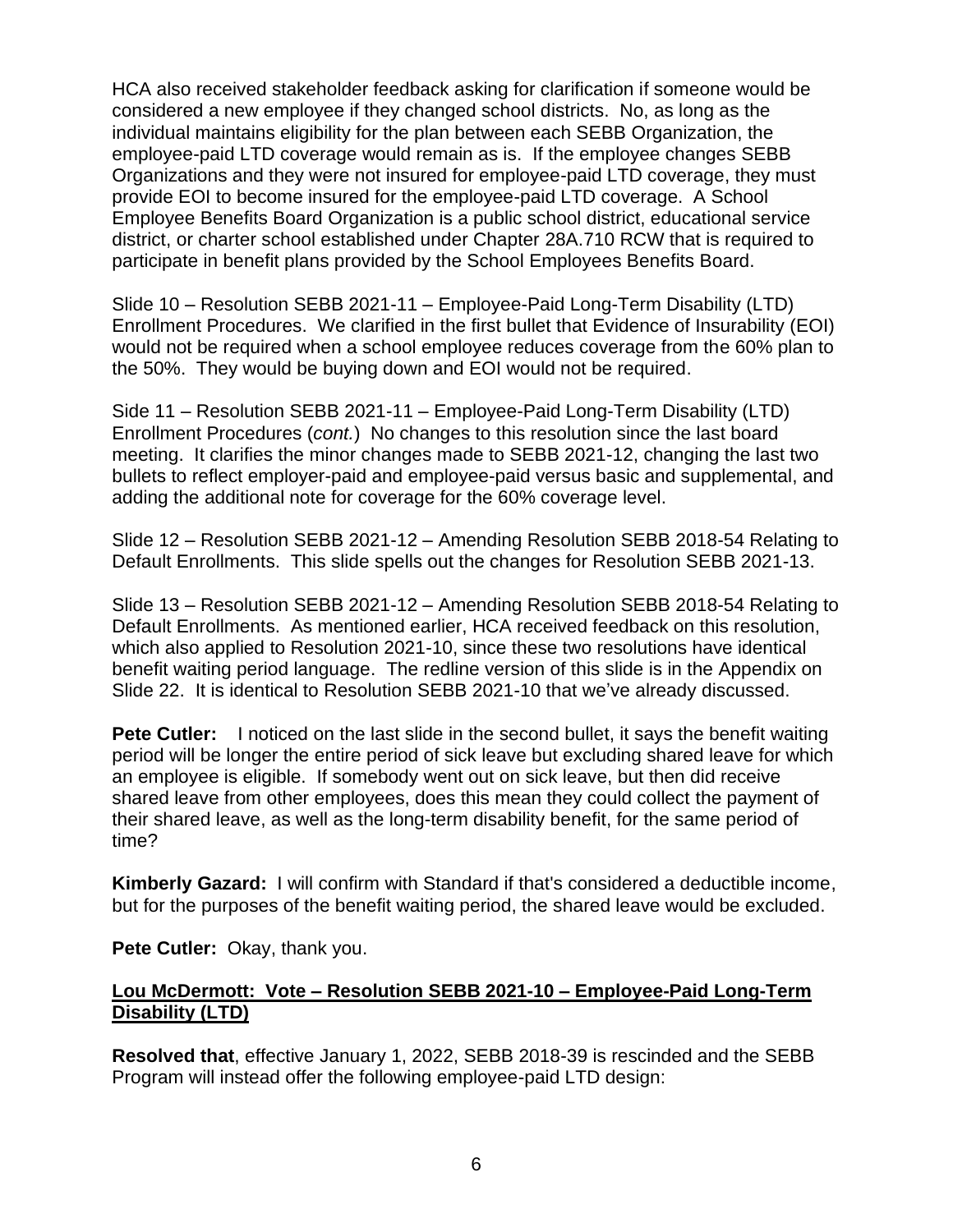Two separate employee-paid LTD insurance choices including: (a) coverage at 60% or (b) coverage at 50%. Both choices will have the following features:

- The following benefit waiting period (the longer of):
	- $\circ$  90 days;
	- $\circ$  The entire period of sick leave (excluding shared leave) for which the employee is eligible;
	- o The Fractionated Period of Paid Time Off (PTO) for which the employee is eligible, if your employer has a PTO plan, as those terms are defined in the policy;
	- o The entire period of other non-vacation salaried continuation leave for which the employee is eligible or
	- o The end of the Washington Paid Family and Medical Leave Law for which the employee is receiving benefits
- No Choice Sick Leave
- Choice Pension
- A Maximum Monthly Benefit of \$10,000 for the 60% coverage and \$8,333 for the 50% coverage

Alison Paulsen moved, and Pete Cutler seconded a motion to adopt.

**Jill Clark:** I'm with Lakewood School District. I am the payroll accountant. I also do benefits and retirement for all of our employees at our school district. I'm also the Benefits Administrator for SEBB. I am asking the SEB Board to not approve this resolution today. I feel that taking a supplemental plan and making it an opt-out is fundamentally wrong. I feel that just changing the name to employee-paid does not change the product itself. I also feel that this is an overreach of SEBB to assume that this is what is best for our employees. Our employees had ample opportunity to enroll in the supplemental long-term disability plans. If we feel that the basic benefit is inadequate, let's look at making that better.

Before SEBB we had here at our district an excellent product that was a minimal cost to the district. I would think that because we are pooling all of the school district employees throughout the state, that would offer a really good rate on a supplemental plan, or a better basic benefit, I should say. Also, keeping in mind that starting in January of 2022 there is a new long-term care tax that is going to be administered to all employees in the state of Washington. So now we're looking at a huge hit with that for all of our employees, and then making this mandatory, or an opt-out option, which I do feel that many of our employees will, even though I will do my best to reach out to all employees, many employees will not realize this is something they will need to do during open enrollment and fail to opt-out. They're going to have quite a surprise in their January paycheck.

Between the long-term care tax and having two products, two tiers with the long-term disability, it's going to be a lot for us to manage here at the district. Thank you for your consideration, and thank you for your time.

**Julie Salvi:** Good morning. I'm representing the Washington Education Association. I wanted to speak in favor of this resolution. We appreciate the work that has been done over the last year and all the feedback that has been gathered in developing this option.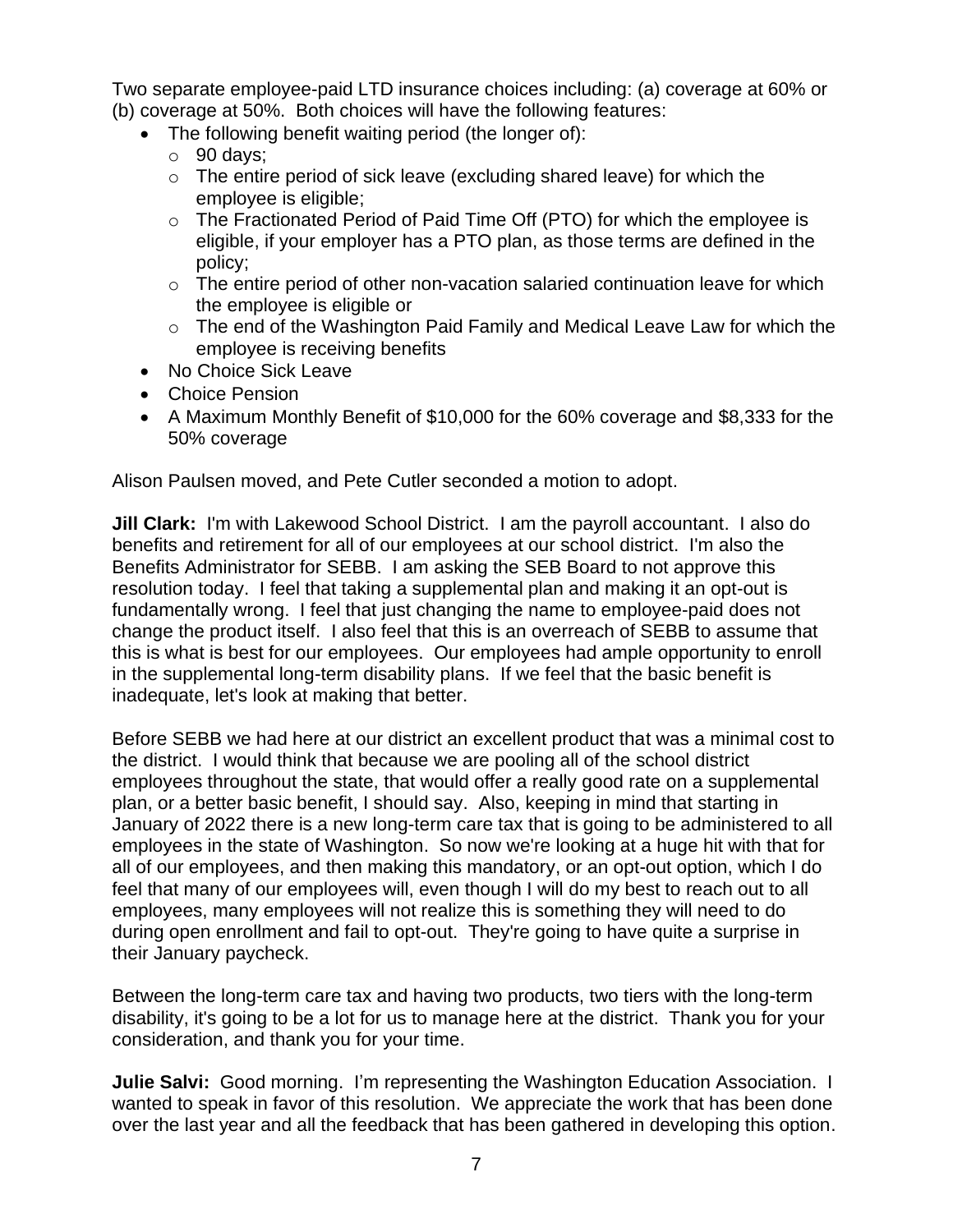We see this as an opportunity for employees to enroll in this benefit on the supplemental benefit side with a better rate structure. They will maintain their choice to opt-out, and the choice of having the option to go to the 50% coverage will be a benefit to some that will allow them to get more long-term disability than what they have today. We, like many districts, will continue to support a more robust basic benefit, but given the structure of benefits that we have today, we are in support of this option. Thank you for your time.

**Marcia Peterson:** I am a former Benefits Strategy Design Manager for the PEBB and SEBB Programs, now retired. I retired in September. And now the only thing I manage is my 2½-year old grandson, if you can call managing a 2½-year old possible. I wanted to speak briefly in favor of the LTD policy resolutions since I worked on it with Kimberly Gazard over the past few years. I want to remind the Board, this goes back a long ways, and the impetus came from staff and also the Board being concerned that both SEBB and PEBB Program members were seriously underinsured with regard to the long-term disability insurance benefit, and our anecdotal information that members were finding themselves in a situation where they were very surprised by how limited the benefit was and in a place of hurt when they came to that situation.

The proposed policy, with all its details, I'm very impressed with how far it's come and what it looks like today. With its opt-out provisions, which are very important, I believe that it addresses these concerns, but still allows for choice. It uses very progressive behavioral economic principles to make it easier for people to do the right thing and harder for people to do the wrong thing. I encourage the Board to pass the resolutions. Thank you.

**Lou McDermott:** Dave, I want to clarify something for myself. If an employee does fail to understand the benefit design, and their first check comes and they feel it is a burden they can't take, they have the ability to opt-out throughout the year, not just during open enrollment, is that correct?

**Dave Iseminger:** Yes, assuming the Board passes Resolution SEBB 2021-11. That is part of the language within the resolution allowing an opt-out at any point and the effective date of that opt-out is the first of the next month.

Voting to Approve: 9 Voting No: 0

**Lou McDermott:** Resolution SEBB 2021-10 passes.

# **Lou McDermott: Vote – Resolution SEBB 2021-11 – Employee-Paid Long-Term Disability (LTD) Enrollment Procedures**

# **Resolved that**,

• All school employees who are eligible for the employer contribution towards SEBB benefits as of December 31, 2021 and not already enrolled in supplemental LTD insurance or did not make an election (reducing or declining coverage) during an enrollment period established by the Health Care Authority in 2021, will be auto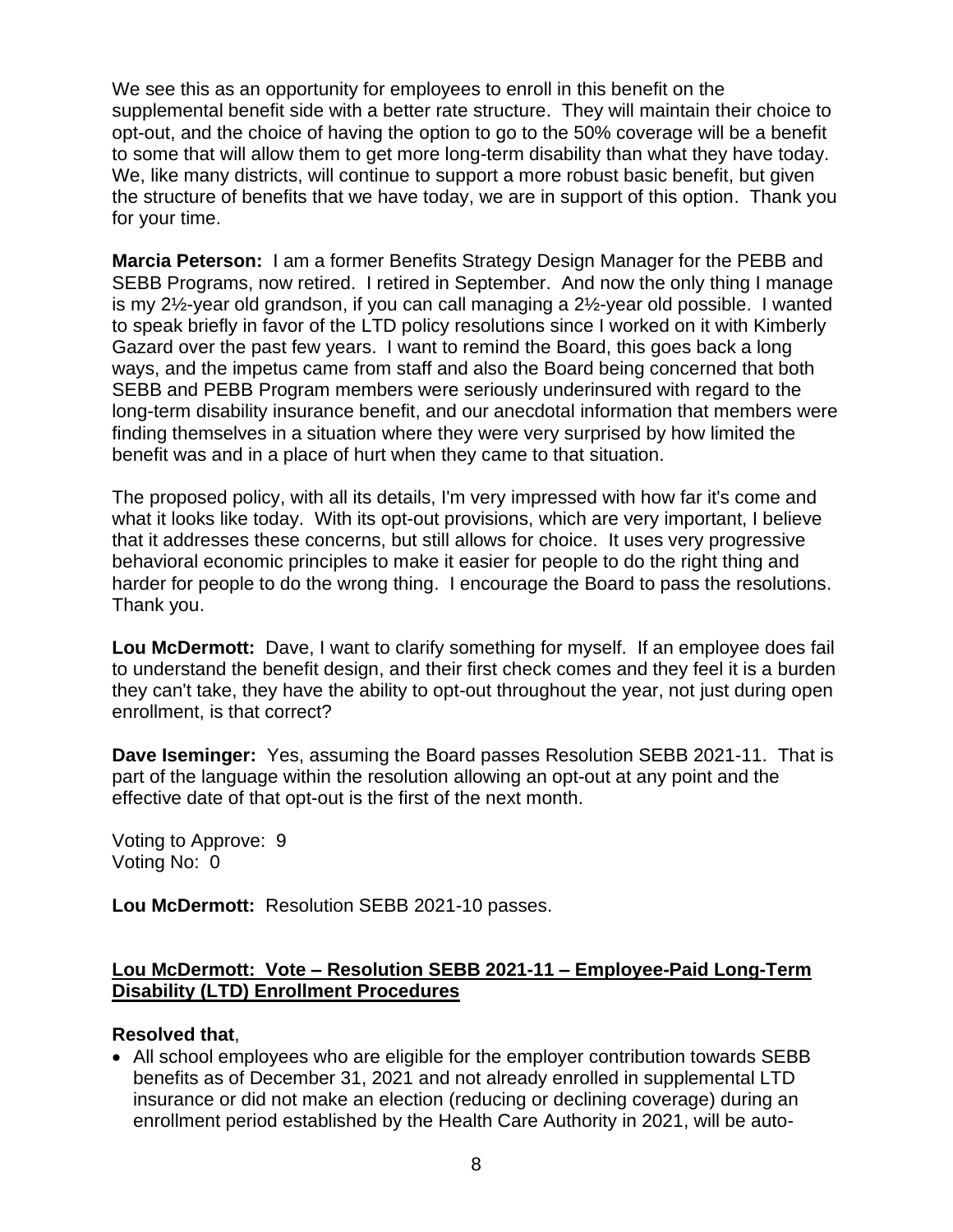enrolled in employee-paid LTD insurance at the 60% coverage level with an effective date of January 1, 2022 without Evidence of Insurability (EOI).

- A school employee who become eligible for the employer contribution towards SEBB benefits on or after January 1, 2022 must make an election (reducing or declining coverage) during the benefit election period established in Resolution SEBB 2018-13. If the school employee fails to timely elect coverage, the school employee will be defaulted into coverage according to Resolution SEBB 2021-12 without EOI. The effective date of coverage will be according to Resolution SEBB 2020-05.
- After January 1, 2022, a school employee at any time may elect to reduce employeepaid LTD to the 50% coverage plan without EOI or fully decline employee-paid LTD. The effective date of the change in coverage will be the first day of the month following the date the SEBB Organization receives the required election.
- A school employee who seeks to increase coverage from the 50% coverage plan to the 60% coverage plan, or access previously declined employee-paid LTD, will be subject to evidence of insurability. The effective date of the change in coverage will be the day of the month the contracted vendor approves the required form.
- Any school employee who declines employee-paid LTD insurance will remain enrolled in the employer-paid LTD insurance.

Pete Cutler moved and Katy Henry seconded a motion to approve.

**Mitch Thompson:** Thank you, Board. Thank you, Dave. So, the underlying idea of providing long-term disability benefit to employees is a good idea. And it's a great plan to offer. To make it a mandatory opt-out, it's kind of deceiving to the employees, as well as it puts an additional burden on Benefits Administrators at the district level. We're already required to do all the customer service for SEBB, as it exists, and the workload has just become, I don't want to say unmanageable, but that's pretty much how we feel. It's been a whole lot of additional work on our parts. A mandatory opt-out of an optional benefit is a backdoor way to get more participation. I would suggest rather than doing it that way, we actually do more education on the benefit of long-term disability.

Another issue I have with this particular resolution is it takes everyone who is participating in SEBB, and active during open enrollment time this next year, and automatically enrolls them. So generally during open enrollment, we tell employees if you're not making any changes, you don't have to do anything. And now we have to go back and re-educate all of our staff members, and say, "If you don't do something, then you're going to have to pay at least one month's coverage until you actually do something." And that – it just becomes problematic.

In a lot of the Benefits Administrators' eyes, it's deceptive. And it creates more work, more burden on us, as well as not being open and honest with the employees. I don't know of any other optional benefits that people have to mandatory opt-out. I know, at the last board meeting, Retirement was used as an example of a default plan that people were put into. But retirement is mandatory. It's not an option. So, I would hope that the Board would vote no on this resolution. Thank you for your time.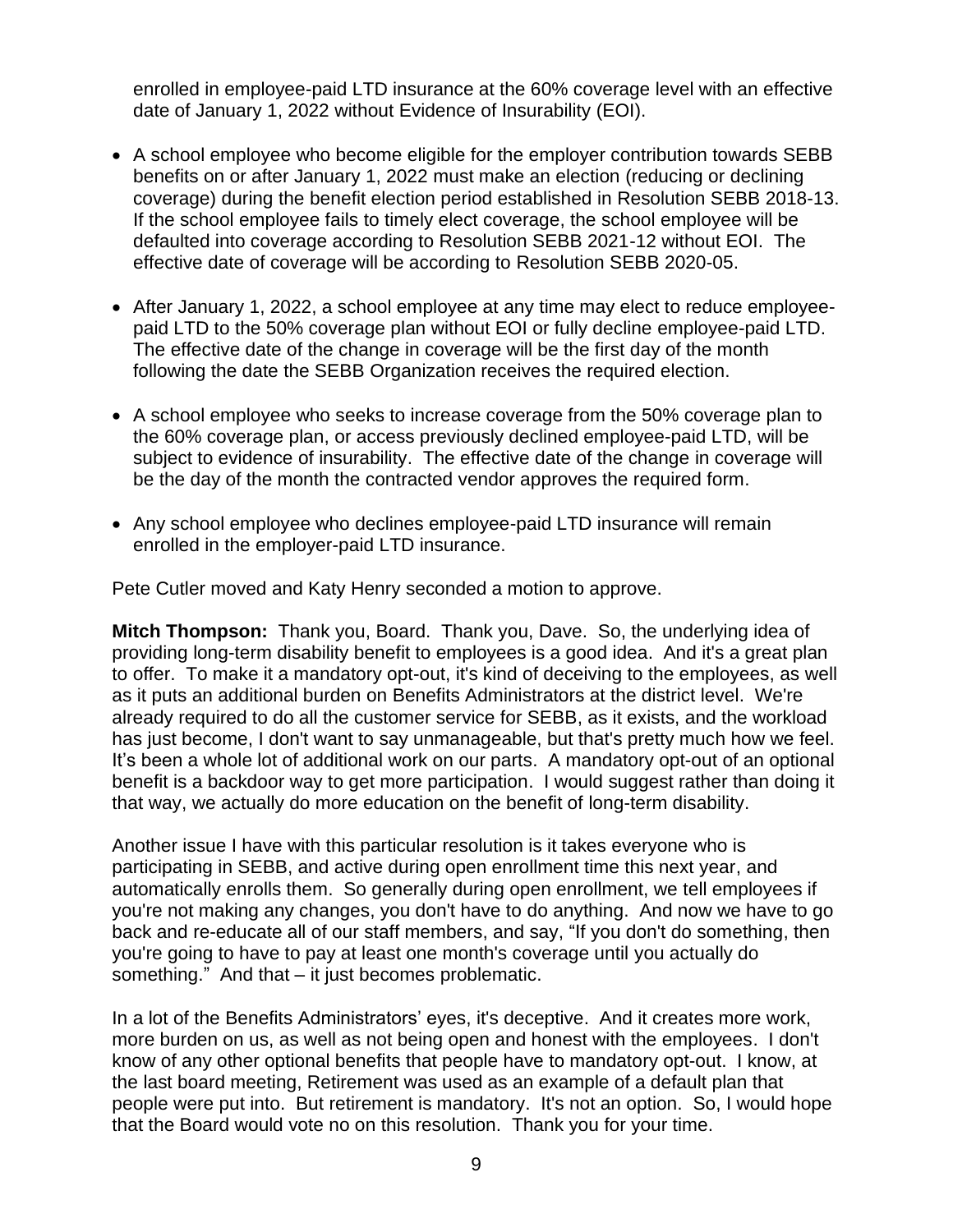**Lou McDermott:** Dave, on that last point about retirement, the opt-out is referring to the Deferred Compensation Program, isn't that correct?

**Dave Iseminger:** Correct. Obviously, Retirement has multiple different options. There are mandatory components, but then, within state government, there are optional 401k additional contributions that can be made. It's called the Deferred Compensation Program, that truly is optional for state employees, as an example, the Legislature made an affirmative change, I believe it was back in 2016 or 2017, that automatically deducts and makes contributions to this optional deferred compensation 401k plan of 3% of salary and an individual can then opt-out of those additional retirement contributions. So, there are both mandatory and optional parts of the pension system managed by DRS in the state. The truly optional part of it does have an auto-enroll opt-out mechanism. Board Members remember some of the early iterations of our LTD conversation, we were learning about the Department of Retirement's experience with that, which helped shape the proposal that led to today.

**Lou McDermott:** Thanks for that clarification.

**Wayne Leonard:** -- Opting-out is a significantly different benefit design than we've had with long-term disability in the past. There's a benefit design that in the past we have had some control at the local level. We could improve our long-term disability benefit as a group, or if we agreed to pay slightly higher medical premiums. I think, in this situation, I'm gathering from the presentation that we're sitting here waiting for an improved long-term disability benefit. We're waiting for the Legislature to fund it, which is why it hasn't been improved in 40 years. I do appreciate the enhancements to the plan design, and I would also echo what Julie Salvi said, that I would continue to hope for an improved or more robust basic benefit plan. I don't believe that opt-out clause would be in the best situation for our members. I would agree with Mitch in that we should educate employees and have them opt-in.

Voting to Approve: 8 Voting No: 1

Voting to Approve:

Dan Gossett, Alison Poulsen, Terri House, Kerry Schaefer, Dawna Hansen-Murray, Katy Henry, Pete Cutler, Lou McDermott

Voting No: Wayne Leonard

**Lou McDermott:** Resolution SEBB 2021-11 passes.

# **Lou McDermott: Vote – Resolution SEBB 2021-12 – Amending Resolution SEBB 2018-54 Relating to Default Enrollments**

**Resolved that**, SEBB 2018-54's fourth bullet is amended by striking the word "and" from the end of the sentence; the fifth bullet is amended by replacing the word "basic" with the word "employer-paid" and adding the word "; and" to the end of the sentence;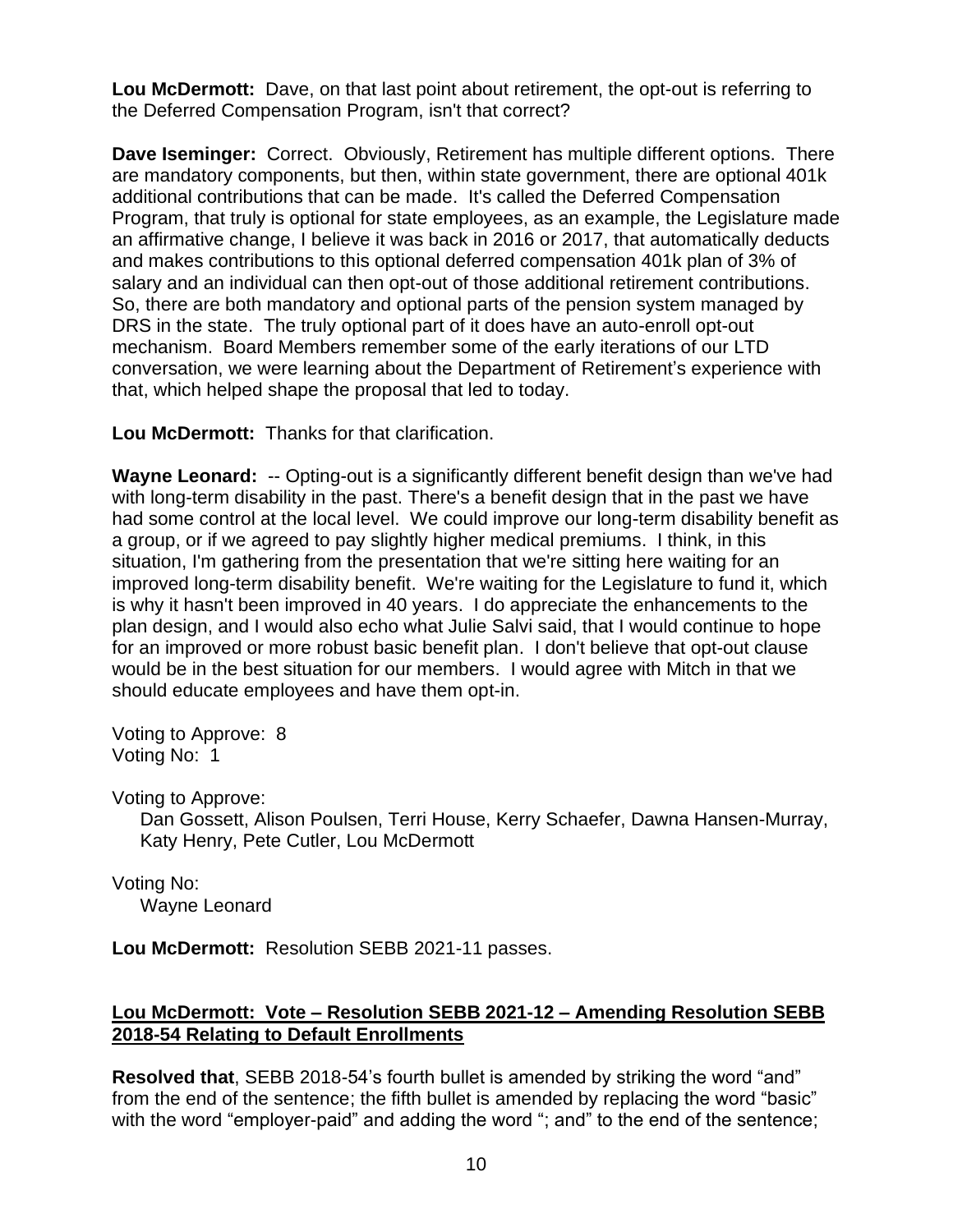and adding the following new sixth bullet, "Enrollment in employee-paid long-term disability insurance at the 60% coverage level".

So that SEBB 2018-54 now reads:

The default election for an eligible school employee who fails to timely elect coverage will be as follows:

- Enrollment in employee-only medical coverage;
- Enrollment in employee-only dental coverage;
- Enrollment in employee-only vision coverage;
- Enrollment in basic life insurance;
- Enrollment in employer-paid long-term disability insurance; and
- Enrollment in employee-paid long-term disability insurance at the 60% coverage level.

Alison Paulsen moved, and Katy Henry seconded a motion to adopt.

**Dave Iseminger:** I believe Mitch Thompson wants to speak on this resolution as well.

**Mitch Thompson:** It's a moot point now that you voted through 11.

**Wayne Leonard:** My only comment is on the final bullet point. It would seem like if we're opting mandatory enrollment into the long-term disability plan, it should be at the lowest cost level, which I believe would be the 50% coverage level. But so be it. 60% is what was in the prior resolution.

**Dave Iseminger:** Wayne, there was a robust conversation about that. If we were to have the enrollment at the 50% level, all of the provisions about how evidence of insurability would or wouldn't apply creates additional administrative aspects to implementing this change. Additionally, the rate structure itself would have changed because the assumption would be anybody who is buying up to 60% from 50% has a reason to do that. There are more adverse selections that might be occurring that would have to be baked into the rates. From both a rate perspective and the the ability to simply messaging that no evidence of insurability is needed, unless you're coming back or wanting to go up if you opt down later. These simplifications are what led to the recommendation for the 60% on this slide.

**Wayne Leonard:** I understand the discussion. And obviously the insurance company is concerned about adverse selection of people buying up. But that would seem more protection for Standard than for the HCA or for the employee. That's my two cents.

Voting to Approve: 8 Voting No: 0

Voting to Approve:

Dan Gossett, Alison Poulsen, Terri House, Kerry Schaefer, Dawna Hansen-Murray, Katy Henry, Pete Cutler, Lou McDermott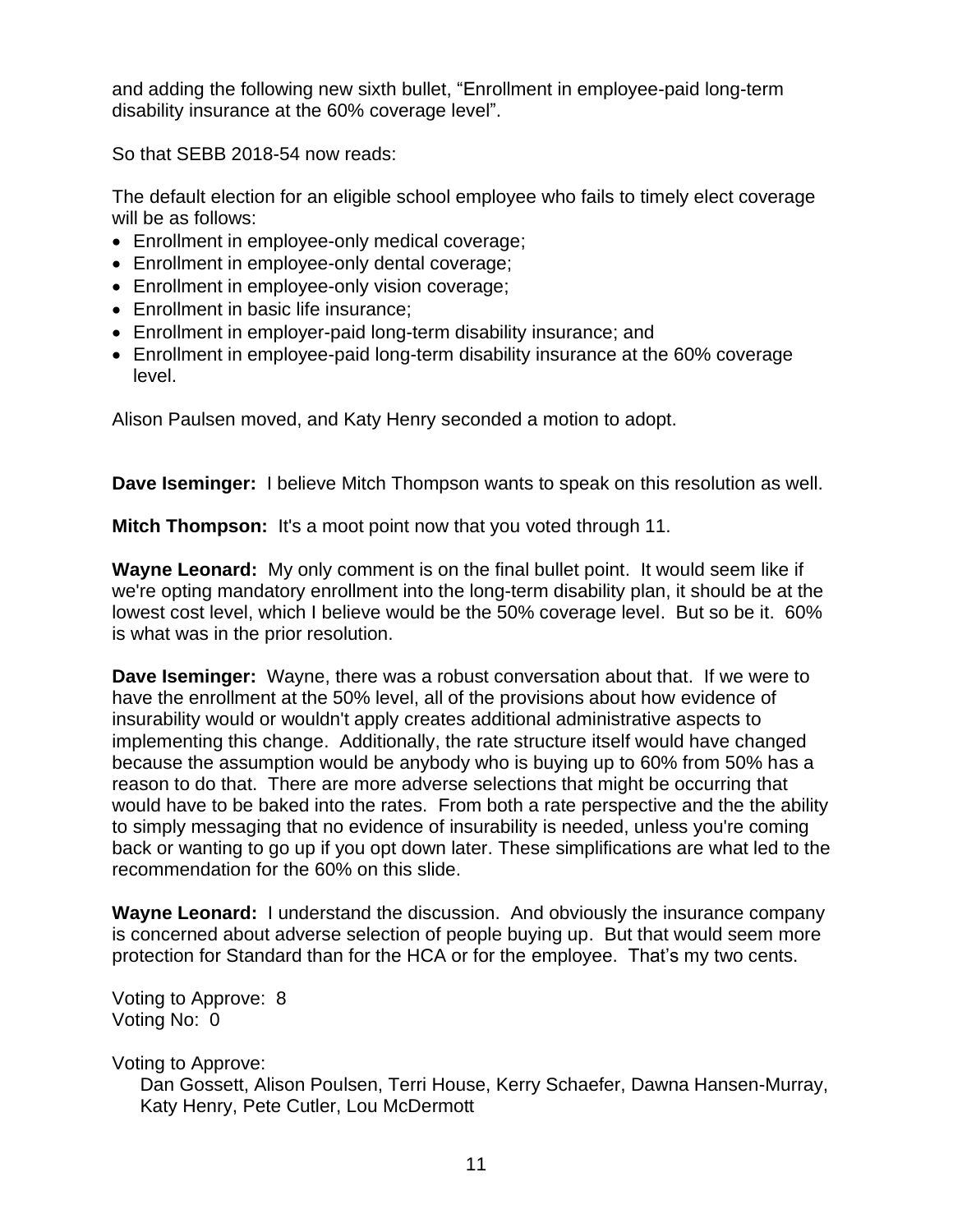Voting No: Wayne Leonard

**Lou McDermott:** Resolution SEBB 2021-12 passes.

# **Lou McDermott: Vote – Resolution SEBB 2021-13 – Amending Resolution SEBB 2018-38 Employer-Paid Basic Long-Term Disability**

**Resolved that**, SEBB 2018-38's title is changed by striking the word "Basic" and adding the word "Insurance" to the end; the first bullet is amended to insert the word "Benefit" before the word "waiting" and striking the word "later" and replacing that word with "the longer" in parentheses; and under the Benefit Waiting Period bullet adding a new second sub-bullet with the words "The entire period of sick leave (excluding shared leave) for which the employee is eligible;", adding a new third sub-bullet with the words "The Fractionated Period of Paid Time Off (PTO) for which the employee is eligible, if your Employer has a PTO plan, as those terms are defined in the policy;", adding a new fourth bullet with the words "The entire period of other non-vacation salaried continuation leave for which the employee is eligible; and/or", and amending the last sub-bullet to read as "The end of Washington Paid Family and Medical Leave Law for which the employee is receiving benefits".

So that SEBB 2018-38 now reads:

Employer-paid Basic Long-Term Disability Insurance

The SEBB program will offer the following Employer-Paid LTD Plan to subscribers beginning January 1, 2020.

- Benefit Waiting Period (the longer of);
	- 90 days:
	- The entire period of sick leave (excluding shared leave) for which the employee is eligible;
	- The Fractionated Period of Paid Time Off (PTO) for which the employee is eligible, if your employer has a PTO plan, as those terms are defined in the policy;
	- The entire period of other non-vacation salaried continuation leave for which the employee is eligible; or
	- the end of Washington Paid Family Leave Medical Leave Law for which the employee is receiving benefits
	- No Choice Sick Leave
	- Choice Pension
	- Maximum Monthly Benefit \$400 (60% of \$667)

Pete Cutler moved, and Dawna Hansen-Murray seconded a motion to adopt.

Voting to Approve: 9 Voting No: 0

**Lou McDermott:** Resolution SEBB 2021-13 passes.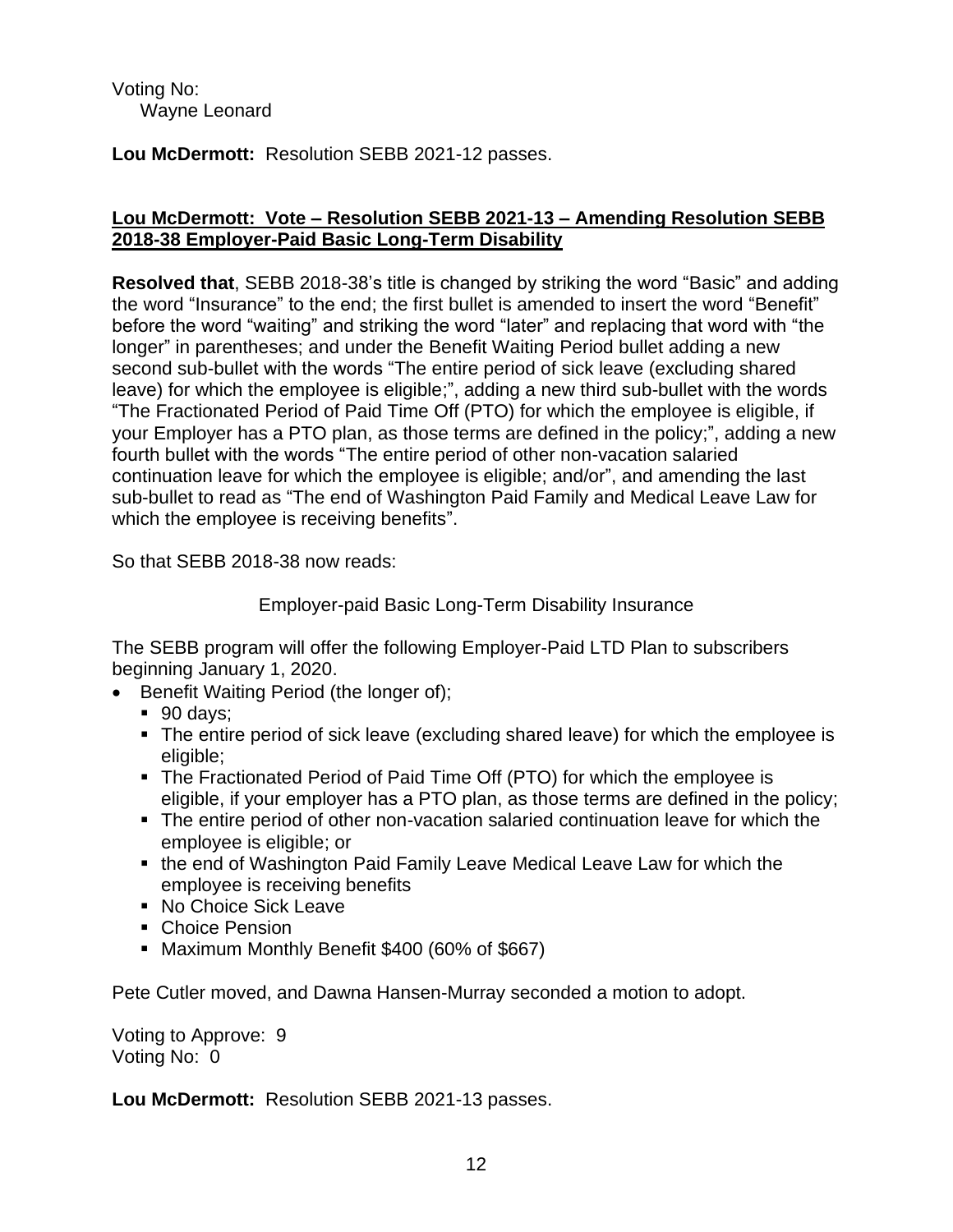# **Policy Resolutions**

**Stella Ng**, Senior Policy Analyst and **Emily Duchaine**, Regulatory Analyst, Policy, Rules, & Compliance Section, ERB Division. There are nine resolutions for action today.

Slide 7 – Board Follow Up. Board Members raised a question at the March meeting regarding Example #8 on Resolution SEBB 2021-01 Amending Resolution SEBB 2018- 25. When the employer contribution for SEBB benefits end, how do SEBB benefits work if a classified school employee is paid through the end of August.

Slide 8 – When the Employer Contribution for SEBB Benefits End – Example #8 (New). In this new example, Nancy, a classified school employee bus driver and a 9- to 10 month school employee, hired on May 4, 2021, is anticipated to work 630 hours the next school year and be compensated for at least 17.5 hours a week for at least six weeks in the last eight weeks before summer break on June 21, 2021, and is receiving SEBB benefits. On June 22, 2021, her school district notifies her that she will no longer be working the next school year. There is a typo in this example. June 22, 2021 should be June 30, 2021.

For our school employee in this late hire situation, this person must meet two eligibility criteria to be eligible for SEBB benefits. First, the person needs to be anticipated to work 630 hours the next school year and a 9- to 10-month school employee anticipated to be compensated for at least 17.5 hours a week in six of the last eight weeks counting backwards from the week that contains the last day of school. To maintain eligibility for SEBB benefits, both criteria must continue to be met. If the anticipation to work 630 hours in the next school year changes, SEBB benefits will end the last day of the month in which the change in anticipation occurs.

For Nancy, in this example, the employer contribution for SEBB benefits ends on June 30, 2021, because it's the end of the month the change in anticipation occurs. If Nancy has a contract that pays through August, she will continue to work through June and be paid until August even though her employer contribution for SEBB benefits ends on June 30, 2021.

Slides 9 and 10 are a technical way of amending the resolution, which as written, doesn't address people returning from approved leave without pay, or address the late hire situations. We are recommending additional categories to address these situations.

HCA received one comment from stakeholder feedback for this resolution that did not support the proposed new fourth bullet. Their concern was the new fourth bullet in the proposed resolution, as written, could create inconsistencies between current employees who have returned from an approved leave without pay compared to a midyear hire. A simple schedule change could negate the intent of the policy from SEBB 2020-02.

Our intent of this resolution is to follow SEBB 2020-02 by adding clarity for those who return from approved leave without pay, who maintain established eligibility under SEBB 2020-02, and who subsequently have a change in their work pattern. We accepted the stakeholder feedback and the changes made are consistent with SEBB 2020-02. Under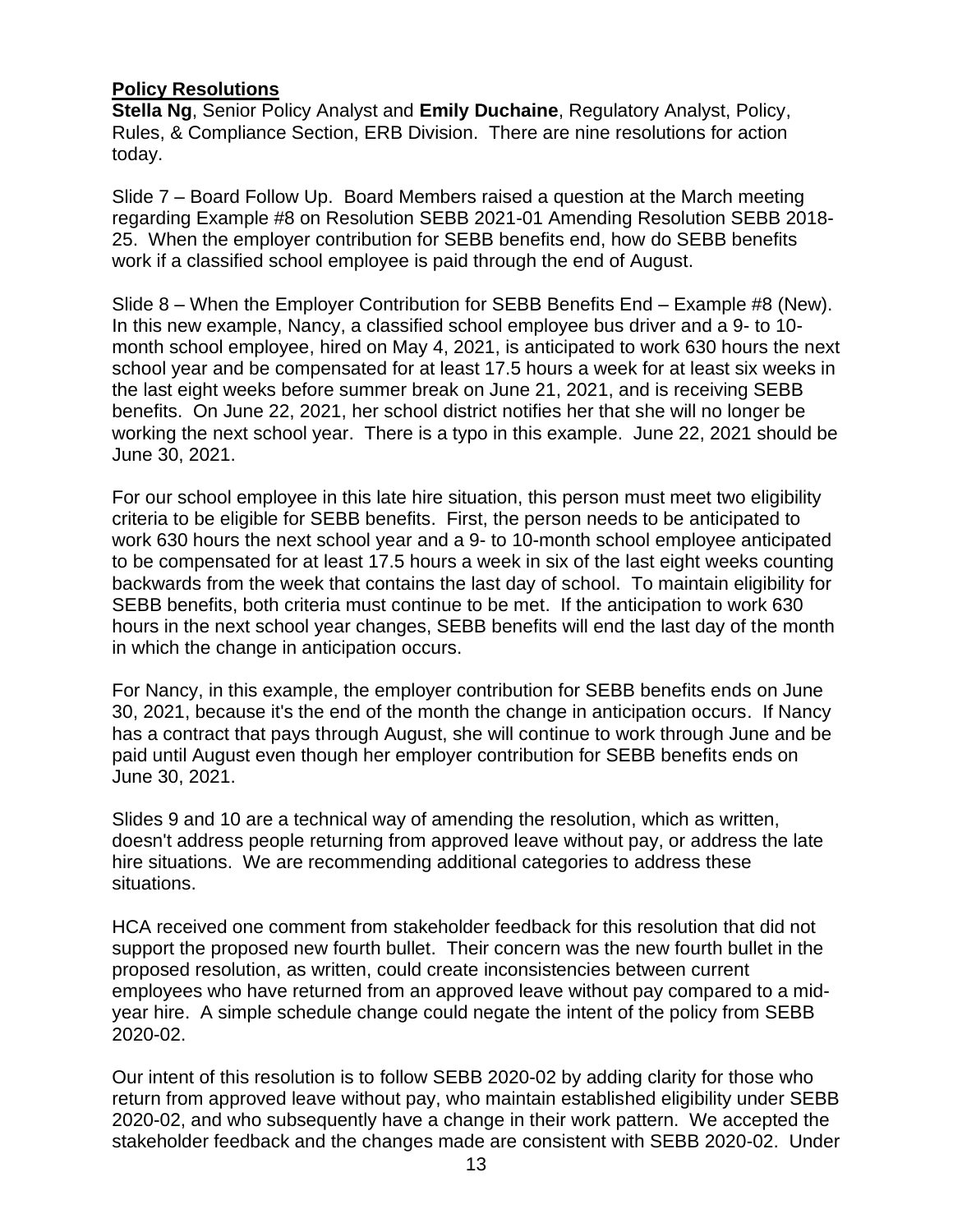the new work pattern, had the work pattern been in effect at the start of the school year, would not have resulted in the school employee being anticipated to work the minimum hours to meet SEBB eligibility for the employer contribution in the school year. The SEBB benefit will be taken away prospectively. The fourth bullet has been revised and the track changes are in the Appendix (Slide 35).

Slide 10 – Resolution SEBB 2021-01 Amending Resolution SEBB 2018-25 – When the Employer Contribution for SEBB Benefits End (*cont.*). The revised fourth bullet now reads:

• The school employee who returns from approved leave without pay, who maintained or established eligibility under SEBB 2020-02 and who subsequently has a change in work pattern that, had the work pattern been in effect at the start of the school year, would not have resulted in the school employee being anticipated to work the minimum hours to meet SEBB eligibility for the employer contribution in the school year. In this case, eligibility for the employer contribution ends as of the last day of the month in which the change is the effective;

Slide 11 – When the Employer Contribution for SEBB Benefits End – Example #6. The description has been revised in Example #6 using the revised proposed policy resolution. The employee is no longer anticipated to work the minimum hours, had the work pattern been in effect at the start of the school year, to meet SEBB eligibility for the employer contribution in this school year. The employer contribution for the SEBB benefits end May 31, 2021. There are no changes to bullets five through seven.

**Dave Iseminger:** If you were wondering why Stella kept referring on the first bullet on Slide 10 as the fourth bullet, once it's codified and if approved, it will end up being the fourth bullet in a series of seven bullets of this policy resolution.

**Lou McDermott:** Due to the length of this resolution, and in recognition of the Board's valuable time, under Robert's Rules, it is acceptable to not read the resolution if it has been distributed to members in advance of the meeting. The final version of this resolution was also published for public review this past Monday evening. Do Board Members have concerns if I do not read the full text of Resolution SEBB 2021-01?

**Alison Poulsen:** I have no concerns.

**Pete Cutler:** I have no concern, but I'd like to, for the record, confirm that it's the resolution shown on slide number 11 and 12.

**Dave Iseminger:** When Chair McDermott reads the motion for adoption, it will specify the Resolution number, title, and slide numbers that are being adopted, which are Slides 9, 10, and 12 through 16.

**Pete Cutler:** Great, thank you.

# **Lou McDermott: Vote – Resolution SEBB 2021-01 – Amending Resolution SEBB 2018-25 When the Employer Contribution for SEBB Benefits End**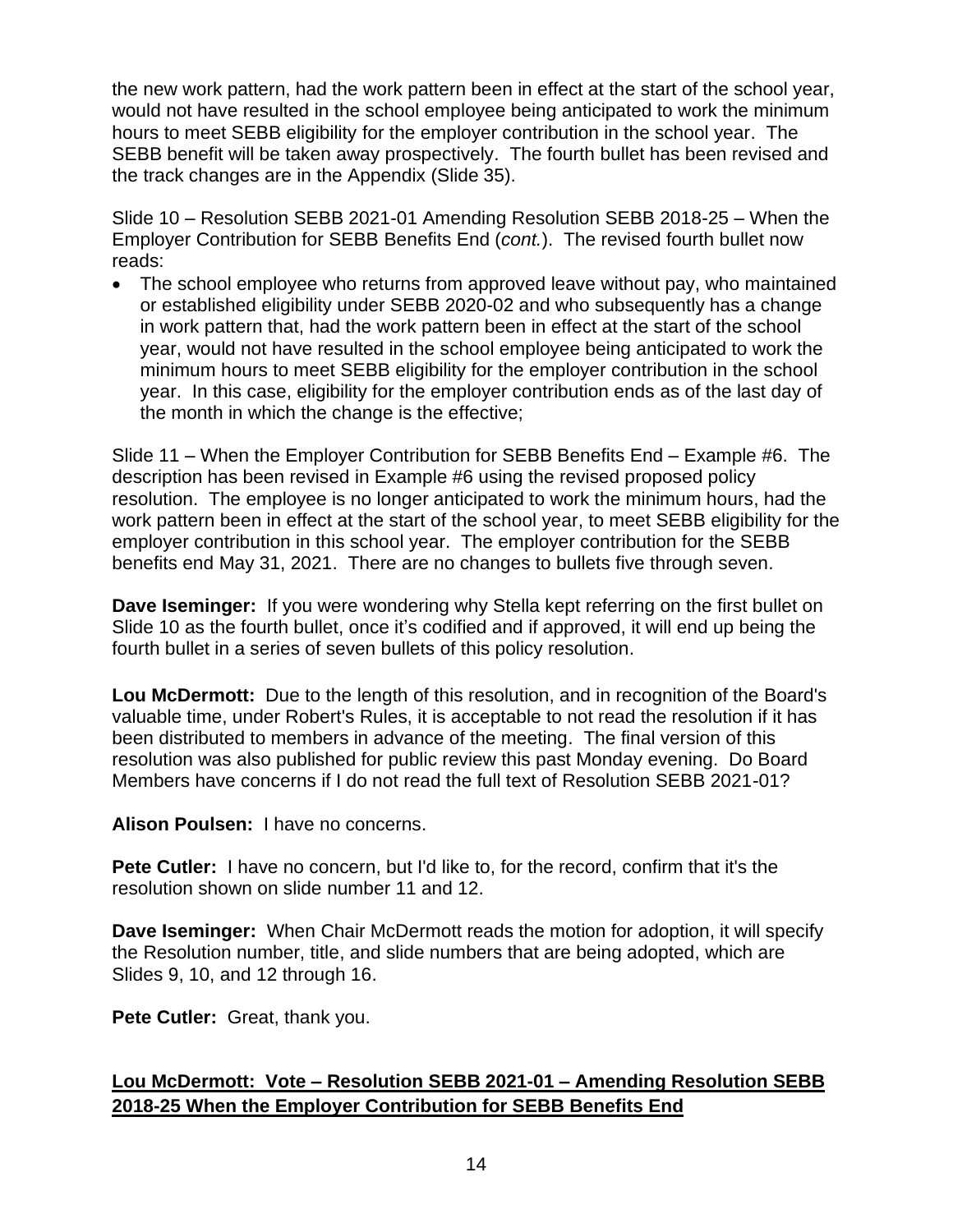Is there a motion to adopt Resolution SEBB 2021-01 – Amending Resolution SEBB 2018-25 When the Employer Contribution for SEBB Benefits Ends as written on Slides 9, 10, and 12 through 16?

Terri House moved, and Alison Poulsen seconded a motion to adopt.

Voting to Approve: 9 Voting No: 0

**Lou McDermott:** Resolution SEBB 2021-01 passes.

**Emily Duchaine:** Slide 18 – Stakeholder Feedback and Questions. HCA stakeholdered feedback for eight resolutions. Before action is taken on the dual enrollment resolutions, I'll discuss stakeholder feedback.

Resolution SEBB 2021-02 had only two questions despite this being a very complex topic. The first question asked how many members are expected to be impacted and the second question was, "If a school employee is auto-disenrolled from SEBB dental, into which PEBB dental plan will the school employee be auto-enrolled?"

Approximately 5,000 members are currently dual enrolled between PEBB and SEBB. It's not possible to know how many of them will be proactive and resolve that on their own during the upcoming fall open enrollment. HCA will engage in extensive communications to encourage members to make their own decisions, so HCA doesn't have to auto-enroll or auto-disenroll them.

School employees without SEBB medical who remain in PEBB medical as a dependent will be enrolled in the PEBB subscriber's dental plan. This is based on Resolution PEBB 2021-03, which mirrors Resolution SEBB 2021-03. If this results in a change in dental carrier mid-treatment, the member could file an appeal citing continuity of care concerns for review, if this rose to the level of disruption in care for active and ongoing treatment.

There was no feedback for the other seven resolutions. These eight resolutions are identical to what was presented at the March 4 Board Meeting, with one exception. Resolution SEBB 2021-09, on Slide 29, changed "waived status" to "waived enrollment," at the request of one stakeholder. This does not change the meaning or intent of the resolution. It more accurately reflects the words and phrasing used in rule. The original proposed resolution introduced on March 4 is in the Appendix.

Slide 19 – Language Used Throughout This Presentation. This slide recaps definitions introduced at the March 4 SEB Board Meeting.

Slide 20 – Guidelines/Principles For Resolving Dual Enrollment recaps guidelines and principles HCA followed for developing the policy resolutions presented at the March 4 Board Meeting.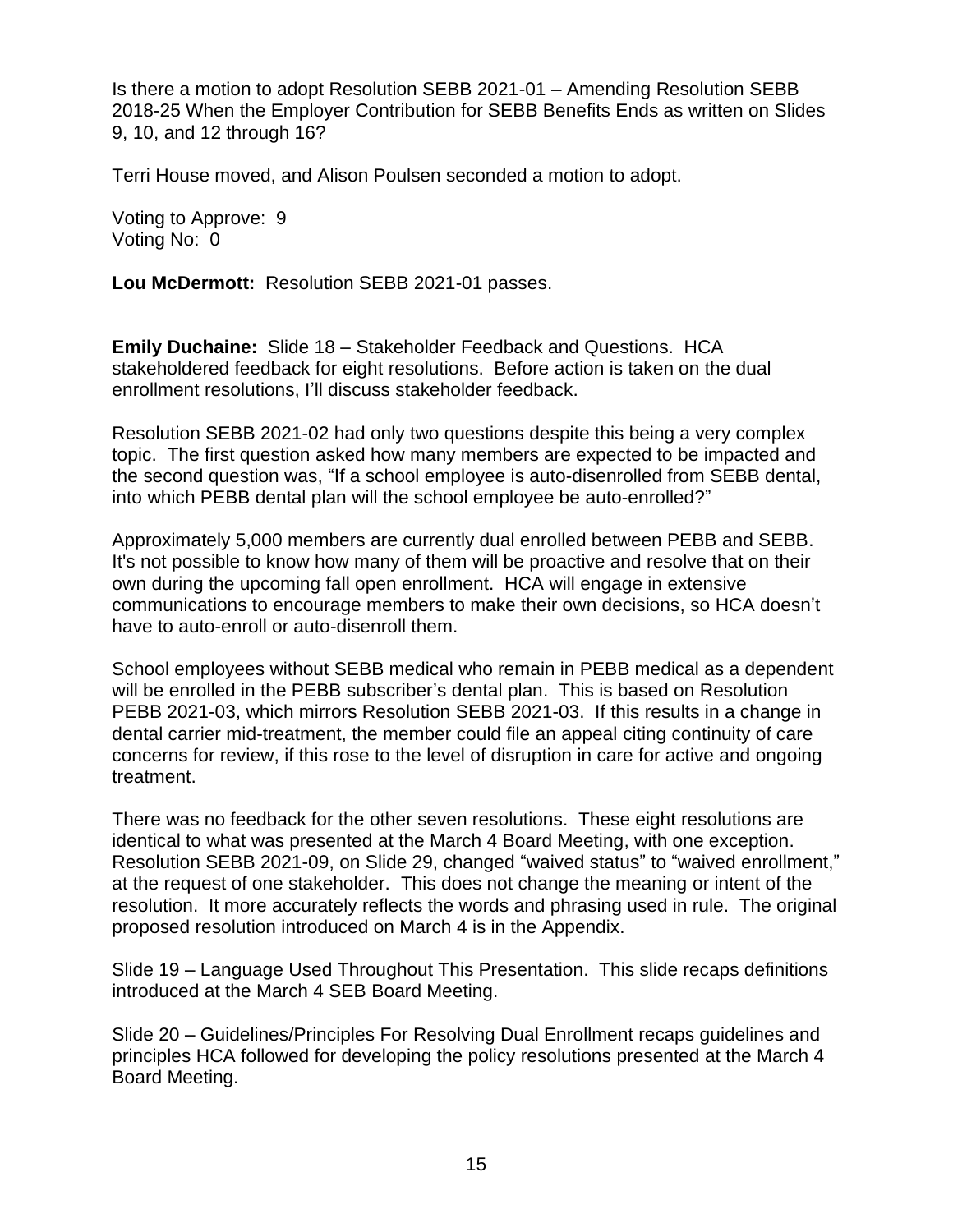# **Lou McDermott: Vote – Resolutions SEBB 2021-02 through SEBB 2021-09**

**Resolution SEBB 2021-02 – Amending Resolution SEBB 2018-53 School Employees May Waive Enrollment In Medical**

**Resolution SEBB 2021-03 – SEBB Benefit Enrollment Requirements When PEBB Benefits Are Waived**

**Resolution SEBB 2021-04 – Resolving Dual Enrollment When A School Employee's Only Medical Enrollment Is In PEBB**

**Resolution SEBB 2021-05 – Resolving Dual Enrollment Involving Dual Subscriber Eligibility**

**Resolution SEBB 2021-06 – Resolving Dual Enrollment Involving A SEBB Dependent With Multiple Medical Enrollments**

**Resolution SEBB 2021-07 – Resolving Dual Enrollment Involving A Member With Multiple Medical Enrollment As A Dependent**

**Resolution SEBB 2021-08 – SEBB Benefit Automatic Enrollments When PEBB Benefits Are Auto-Disenrolled**

**Resolution SEBB 2021-09 – Enrollment Requirements When A School Employee Loses Dependent Coverage In PEBB Benefits**

These eight dual enrollment resolutions are lengthy and work together as a set. A significant amount of time has been spent reviewing these proposals and examples from the last meeting, including Emily reading them in full, with the Board expressing appreciation for the thoroughness for the presentation. HCA received no feedback on these resolutions and there are no substantive changes to any of the resolutions. In recognition of the Board's time, and under Robert's Rules, it is acceptable not to read the full text of these resolutions if they have been distributed to members in advance of the meeting. The final resolutions were also published for public review this past Monday evening. Earlier, Board Members had no concerns of not reading the resolutions before action was taken.

Additionally, for the same reasons in this instance, action will be taken on all eight dual enrollment resolutions as a set, at the same time, in one motion, Resolutions SEBB 2021-02 through SEBB 2021-09 on Slides 21 through 29.

Pete Cutler moved, and Wayne Leonard seconded a motion to adopt all eight resolutions.

**Pete Cutler:** I want to congratulate staff for keeping track of all these different, complicated, aspects of these policies, and getting them into the resolutions and rules.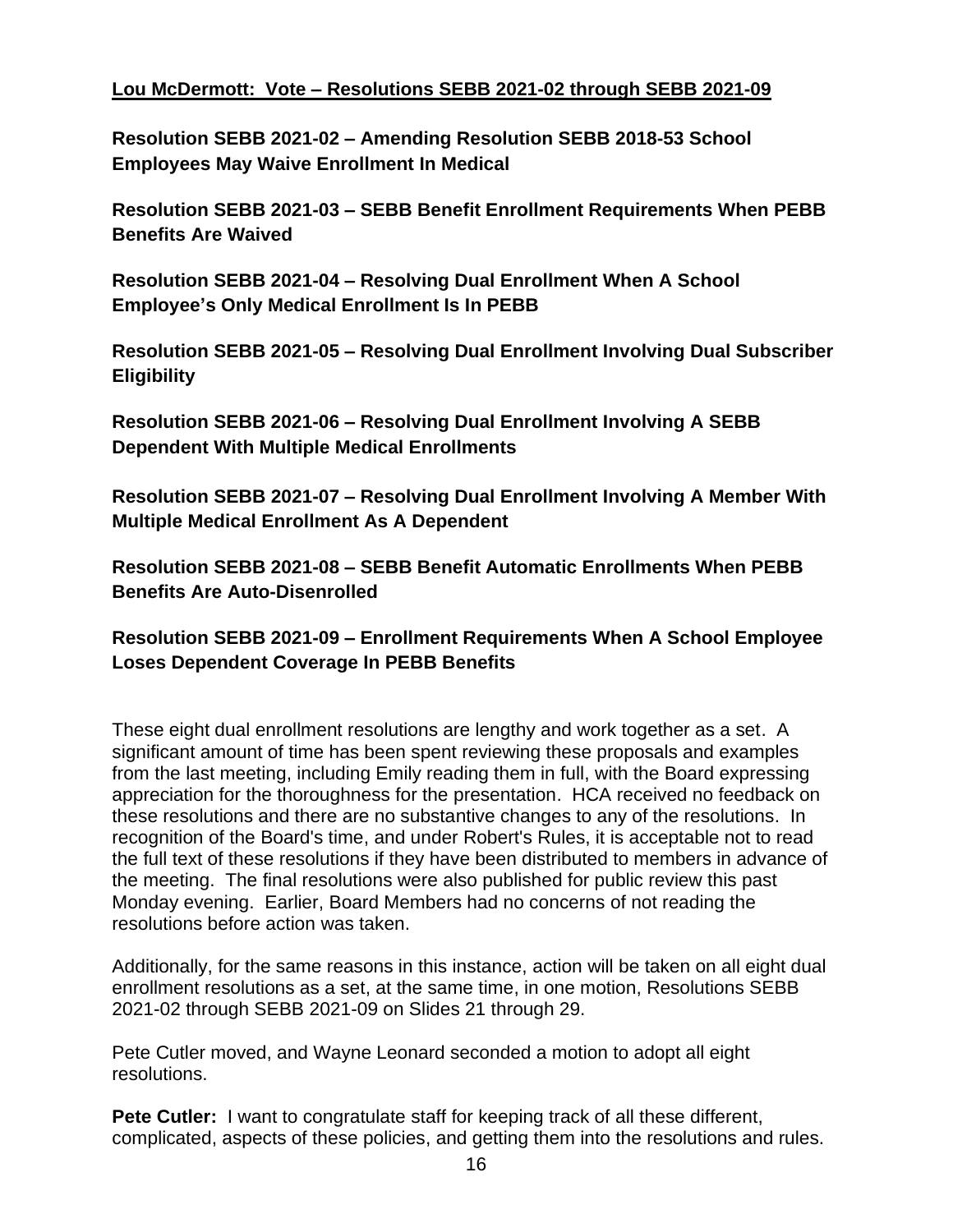Voting to Approve: 9 Voting No: 0

**Lou McDermott:** Resolutions SEBB 2021-02 through SEBB 2021-09 pass.

# **2021-23 Biennial Budget Update**

**Tanya Deuel,** ERB Finance Manager, Financial Services Division. Today's presentation is an update on what we see in the House and Senate budgets to date. We discussed the Governor's budget at the January Retreat.

Slide 2 – Proposed Funding Rate. Funding rates are set per employee per month. The funding rates so far, in all three proposed budgets, are adequate to maintain our current level of benefits. HCA has no significant concerns with any of the underlying assumptions.

Slide 3 – SEBB Proposed Funding Rates includes all three proposed budgets. Both the House and Senate budgets include the same funding rates for both school years, \$968 for the 2021-22 school year and \$1,032 for the 22-23 school year. These were adjusted to be on a school year basis, so that concern has been resolved in the Senate and the House. HCA has no concerns with the underlying assumptions.

Slide 4 – Proposed Budget Similarities. These decision packages have the same level of funding between the Governor, House, and Senate proposed budgets. The decision packages include approximately \$6 million for our third-party administrator fees. HCA requests increased spending authority each biennium to align with our self-insured enrollment. There was increased enrollment this biennium in our self-insured products, which was just by nature of the new program, requiring the need to increase significantly this biennium to catch up with that self-insured enrollment.

Funding was received for one FTE for UMP member support for member escalation issues with that higher than originally projected enrollment in our self-insured products.

The \$15,000 amount is a small portion of the overall larger decision package for our scheduling tool replacement, mostly attributable to the PEBB Program. The nature of the customer service unit is primarily for our retirees. However, this call center does support our COBRA members within the SEBB Program. Approximately 5% of the total decision package was attributable to SEBB, which was funded in all three budgets.

HCA received funding for two and a half FTEs in our Outreach and Training Unit to support staffing levels for our districts, such as responding to Fuzes. This was a portion of a larger decision package. The majority was attributable to the SEBB Program, with a half FTE funded for the PEBB Program.

Slide 5 – Collective Bargaining. This is similar as well. Everything has remained the same since the Governor's proposed budget. In collective bargaining, the employer medical contribution will remain at 85% of the Uniform Medical Plan Achieve 2. The wellness deductible was increased to \$125 in all three versions of the budget. The benefit allocation factor remained the same in this biennial budget as well for certificated and classified staff.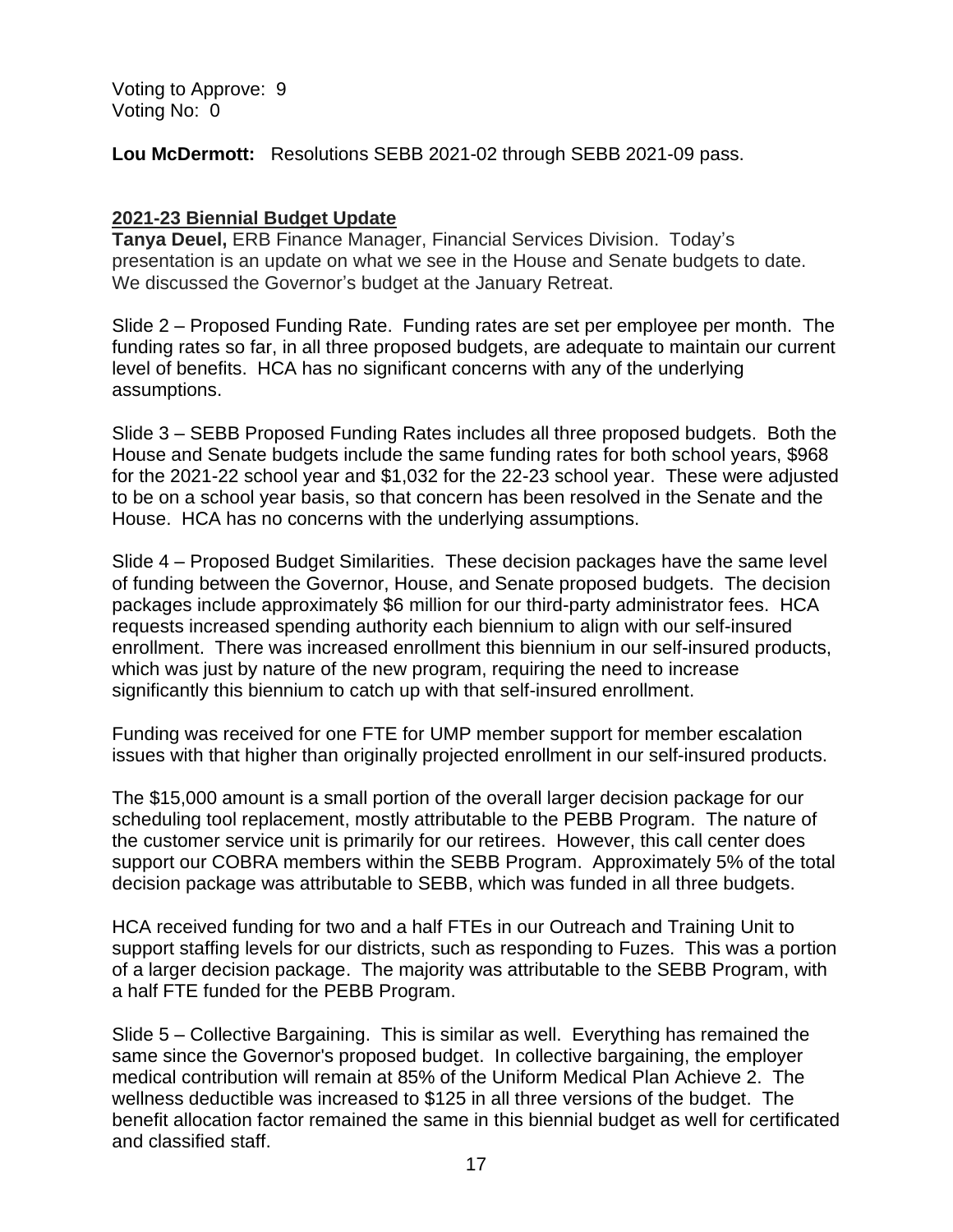**Pete Cutler:** I noticed there's a \$40 per month per employee reduction in the funding level proposed by the Senate and the House compared to the Governor's proposed budget. And yet, that's sufficient. Can I infer from that, that new information became available between when the Governor put together his budget and when the House and Senate introduced their budgets in March?

**Tanya Deuel:** Yes. We update utilization, unit costs, our actual experience, enrollment, each quarter. From the timing of when we presented our modeling to the Governor's Office for the Governor's proposed budget, versus when we did for the legislative proposals, we had updated experience with Covid and other factors and experience, which allowed for that lower funding rate.

**Pete Cutler:** Do you have an idea whether it was primarily related like to open enrollment and greater numbers of members in UMP or more dealing with trend assumptions and claims experience?

**Tanya Deuel:** It's primarily the underlying assumptions in our self-insured products with trend and our risk scores within the program.

**Pete Cutler:** Okay, great. Thank you.

# **2021 Legislative Session**

**Cade Walker**, Special Executive Assistant, ERB Division. Slide 2 – Number of 2021 Bills Analyzed by ERB Division. The ERB Division has completed 143 bill analyses, with 73 hearing reviews. This slide has the breakdown of the various lead and support bills, and the high and low priority. The Division had 14 lead high priority bills which would have either financial implications of more than \$50,000 or policy or rule change implications to our program.

Slide 3 – 2020 Legislative Session – ERB High Lead Bills, is the cascading waterfall of progress of our ERB high and lead support bills. There are six pieces of legislation we continue to watch. This session ends April 25.

Slide 4 – Upcoming Session – Agency Request Legislation. Senate Bill 5322 on clarifying the prohibition of dual enrollment between the SEBB and PEBB Programs has passed the Legislature and is on the Governor's desk for signature.

**Dave Iseminger:** The Governor has an action ceremony at 3:30. It is on the list for action, as this is the maximum number of days for it to be considered by the Governor's Office under the state constitution. We anticipate a favorable response and signing by the end of the day. That will dovetail with the actions just taken by the Board.

**Cade Walker:** Slide 5 – HB 1052 – Group Insurance Contracts. We are closely tracking this piece of legislation, which impacts performance measures. HCA is working in coordination with the Office of the Insurance Commissioner to get this legislation through and continue our practice of having performance guarantees in our contracting with our vendors. It has passed the opposite chamber's fiscal committee and is on the rules for final vote in the Senate. We're hoping to see it finalized before April 25. It has not had a negative vote thus far. We'll continue to track and provide updates.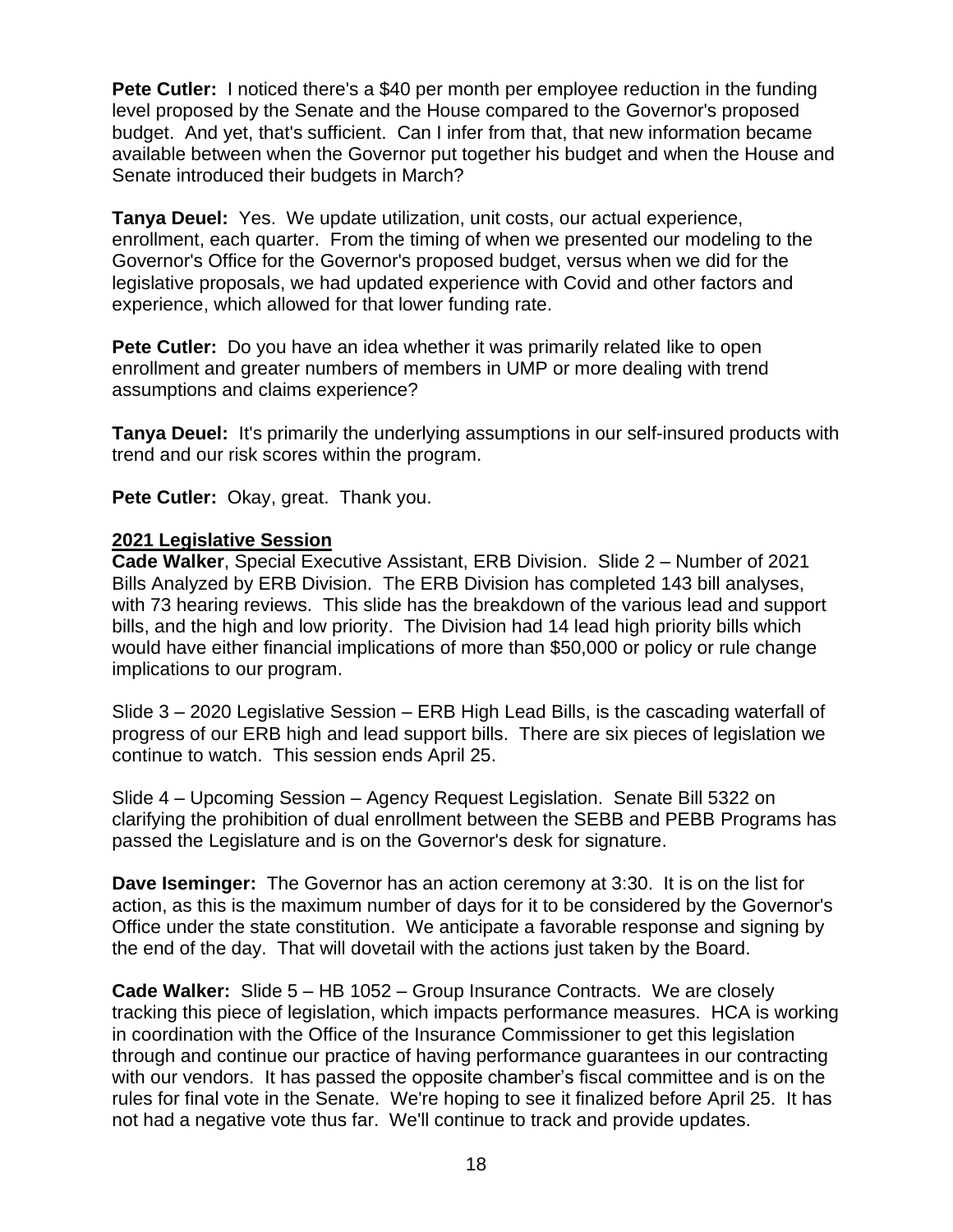Slide 6 – Topical Areas of Introduced Legislation provides an update on the status of legislation our Division is following. The two bills pertaining to the Paid Family Medical Leave Program continue to move through the process. HB 1073 and Substitute Senate Bill 5097 continue to move through the appropriate cutoffs. While the bills don't have direct implications on our program, as we do not administer that statewide program, we are tracking changes that may have implications for our members and/or implications for our long-term disability benefit.

We continue to track Senate Bill 5195 pertaining to the opioid overdose medication. It has moved out of House Appropriations.

Slide 7 - Topical Areas of Introduced Legislation (*cont.*). Senate Bill 5018 – Acupuncture and Eastern medicine continues to progress. 2SSB 5313 has had quite a bit of action and a lot of amendments. Additionally, House Bill 1196 on audio only telemedicine continues as well.

HB 1056 - We also are tracking the changes and codifying of the emergency rules regarding public meetings, keeping apprised of those changes and what impacts it may have on the structure for our Board meetings, although we don't see any changes in the current version that would necessitate the Board to change its process.

There have been a number of bills pertaining to data, data security, and privacy on a statewide level and individual agency and program level. HCA's Enterprise Technology Services and Privacy Office are the lead on that legislation. This topic may be included in future updates because of quantity of data we generate through our two programs and the implications that data has with our members.

# **2021 Annual Rule Making**

**Stella Ng**, Policy and Rules Coordinator, ERB Division. This is a high-level overview of this year's rulemaking. Slide 2 – Rule Making Timeline shows action taken in May through July.

Slide 3 – Focus of Rule Making. The focus of this year's rule making is divided into three different areas: administration and benefits management, regulatory alignment, and implement SEB Board policy resolutions.

Slides 4 and 5 – Administration and Benefits Management lists the changes HCA plans to make this season.

Slide 6 – Regulatory Alignment lists changes necessary to implement legislation and to align with federal regulations.

# **Behavioral Health Overview**

**Lauren Johnston**, SEBB Procurement Manager, ERB Division and **Emily Transue**, MD, Medical Director, CQCT Division

**Emily Transue:** Today we're talking about behavioral health coverage in the SEBB Program. It has been at the top of our priority list before the Covid-19 pandemic and has just become more important as the pandemic has gone on. It's become clear that people are under tremendous stress and anxiety right now due to a wide variety of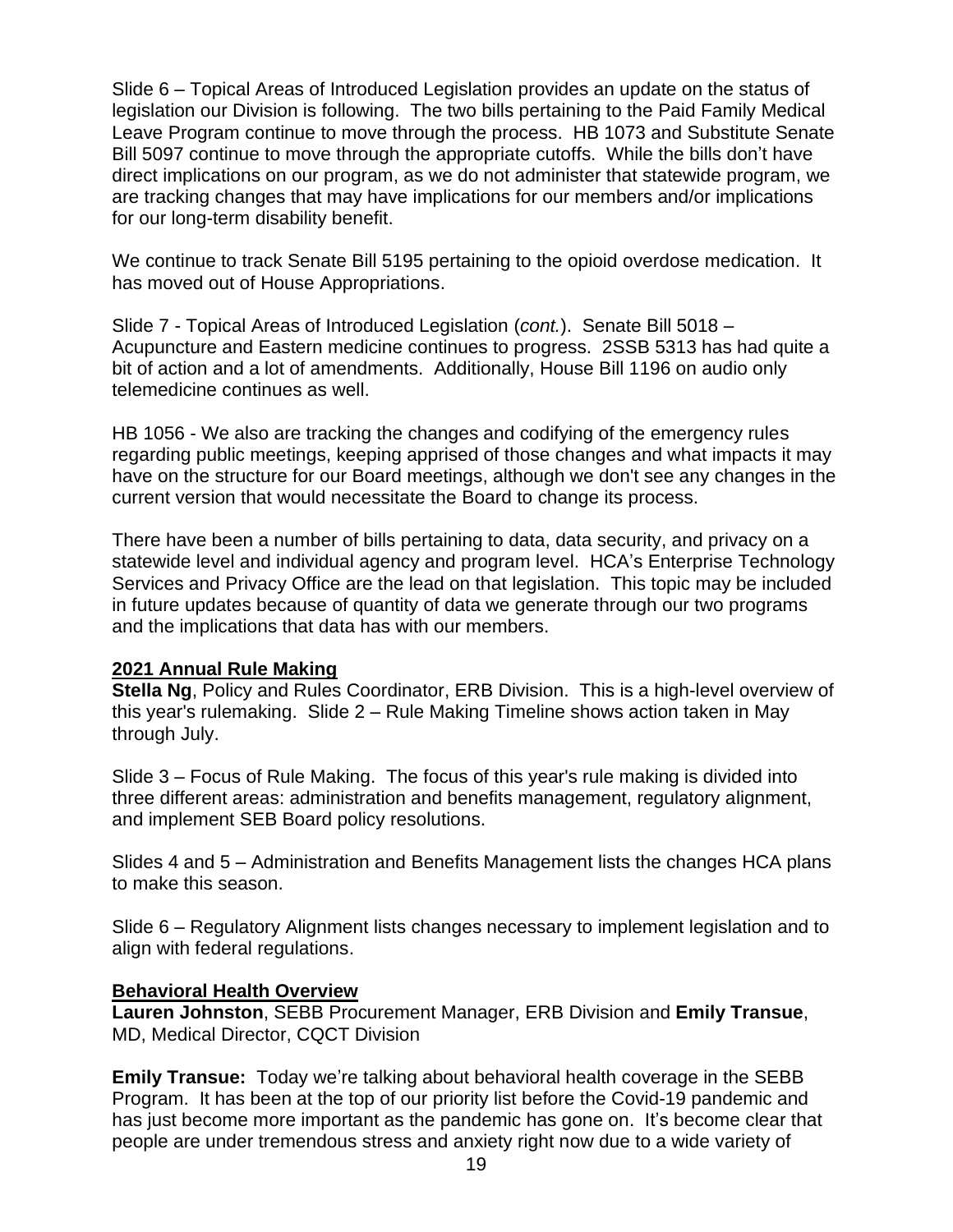issues related to both health and other impacts of the pandemic. We are seeing an explosion in behavioral health needs right now. At the same time, there have been a lot of changes in the way care can be delivered.

Slide 2 – Objectives. We'll speak to an overview of the existing behavioral health coverage in our SEBB Program; talk about network adequacy, what that means and how it's measured; what benefits are under review for the future; relevant legislation in this arena; and information and resources available to SEBB Program members and how to access what they have.

**Lauren Johnston:** Slides 3 and 4 – SEBB Plan Behavioral Health Coverage, help illustrate that all of our carriers have comprehensive behavioral health coverage, which means both mental health and substance use disorder treatment. Although our carriers may have different cost shares, all of our plans provide a number of different options in order for our members to access mental health and substance use disorder treatment.

Slide 3 shows the types of in-person care a member can access and Slide 4 shows the types of remote care a member can access, whether it's through a contracted virtual care vendor or speaking with their existing provider remotely. All of our carriers have a nurse line members can call, as well as additional programs they can access.

Slides 5 and 6 – Network Adequacy shows different ways carriers assess their network adequacy. Fully insured carriers, which include Kaiser Northwest, Kaiser Washington, Kaiser Washington Options, and Premera must submit their product filing to the Office the Insurance Commissioner (OIC) every year, which includes network adequacy, such as the number of providers within specific categories that are within a specified radius, or the amount of time it might take to get to a provider. For example, the emergency room. These filings are reviewed by the OIC to ensure they meet the OIC's requirements. All of our carriers are accredited by the National Committee on Quality Assurance, also known as NCQA, which includes accreditation for network adequacy. Our carriers measure access and capacity through things like member calls, outbound surveys, and they identify areas of high-volume services through utilization.

If our carriers address specific areas of need, then they work to expand their network to improve access, decrease wait times, and improve the ease of accessing care for the needs identified. Our carriers are constantly recruiting new providers and trying to retain existing providers. They work to create strategic partnerships and to ensure they have national providers incorporated within their networks. Our carriers have ramped up their virtual care and telehealth offerings recently, especially within the past couple of years. For the last bullet on Slide 6, Kaiser Northwest uses patient partners in mental health to help identify opportunities, programs offered, and processes for accessing care. Each of our carriers measure, in some way, access for routine or urgent care, in order to improve access, and continue to work on improvement.

**Emily Transue:** Slide 7 – Similar Programs Offered Across Multiple Plans. There are some themes across multiple plans and some that are more individual to each plan. All of our plans have, in one form or another, some kind of online or phone applications for mental health. These include myStrength, which is offered by KP Northwest and Kaiser Permanente Washington. This is a cognitive behavioral therapy-based application tailored to the individual needs of each person. People may be familiar with cognitive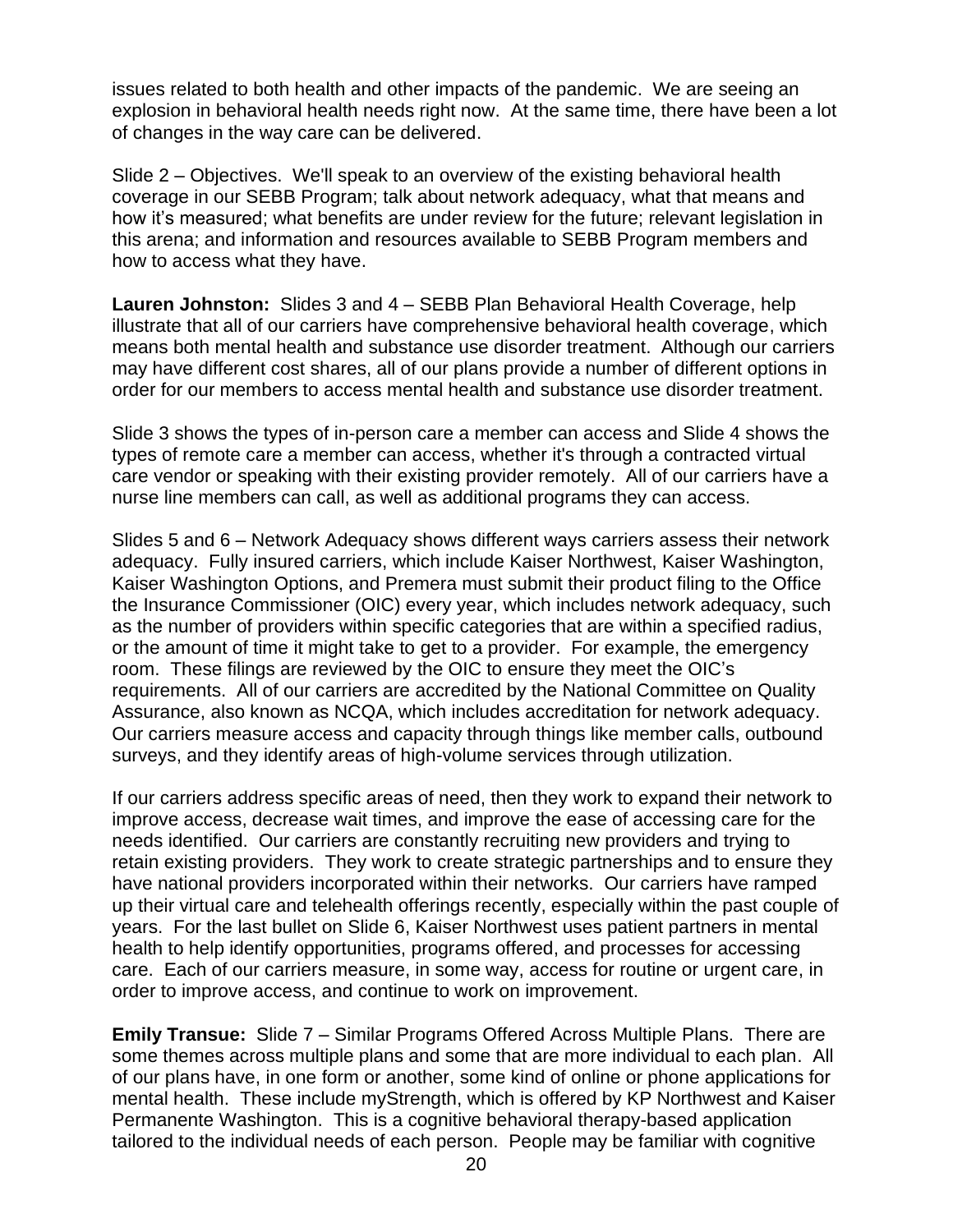behavioral therapy, but it's essentially the idea that people's mental state is strongly affected by their thought patterns, and essentially uses techniques to really be more mindful and conscious of those thought patterns, redirect them in healthier ways, along with directing people toward healthy coping strategies. That's been shown to have a pretty rapid and very significant impact on mental health. Many on this slide are based that approach.

Calm is also offered by both Kaiser programs. This is an app that focuses on meditation, mental resilience, and also on approaches to improving sleep.

Find your words is also offered by Kaiser. It speaks to the fact that people often have a lot of communication difficulty in talking about mental health issues, including depression, others, both in expressing their own symptoms and needs, and then talking to others who have these issues. This has a number of approaches tailored at including talking to clinicians, parents talking to their teenagers, etc.

Ginger, also called Ginger IO, is also offered by the Kaiser programs. This is a virtual therapy option where people can connect with a coach or therapist online. KP Washington has this in place already, KP Northwest plans to start this on June 1.

Slide 8 - Similar Programs Offered Across Multiple Plans Others (*cont.*). Other options offered by multiple plans, or that are similar across multiple plans, are provider concierge services. These acknowledge that people, particularly when they are dealing with mental health challenges, may have a trouble finding the way to access care, particularly because therapists and psychiatrists only take on a limited number of patients. It can be hard to figure out who matches your needs and who's available. These are programs that focus on making that connection happen.

Quartet, which is used by UMP and Premera, matches members to mental health care based on their geography, insurance, clinical needs, and individual preferences that might include gender or areas of focus. This has been described as Match.com for therapy, which I think is an evocative description of what this does. People can use directly or have their primary care provider or other provider access.

Magellan Healthcare, is offered by KP Washington and helps connect people to an innetwork provider and to get that first appointment scheduled.

Behavioral health case management is offered by all of our programs. These are licensed specialists whose job it is to help members connect to care, give them assistance and coordination, managing their overall care plan, and understanding and navigating their benefits and care options. Everybody has access to those.

Slide 9 – Plan Specific Programs. KP Northwest offers peer support specialists, others who have had experience of behavioral health issues and have had success in recovery, either from mental health or Substance Use Disorder (SUD). Kaiser Northwest also offers several intensive outpatient programs, one that's aimed at teens, and a new one that will be focused on older teens and young adults who can have very specialized needs. That implementation was delayed a bit because of Covid but is planned for summer of this year.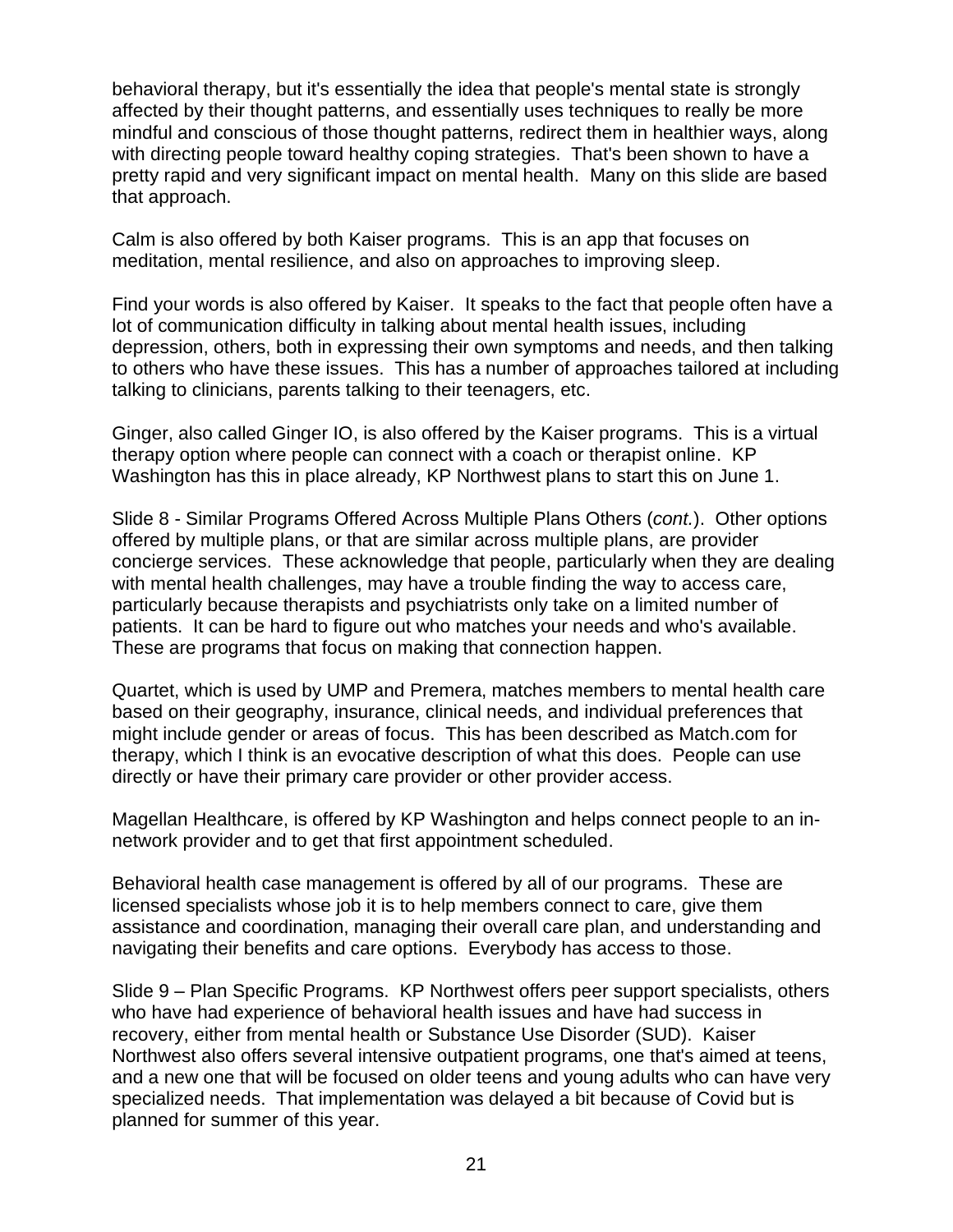Slides 10 and 11 – Future Areas of Focus. KP Northwest has the Recovery Pathways Program, which is currently in a pilot stage, focuses on those with co-occurring disorders, people who have both a mental health and an addiction issue. Historically this has been very hard to treat. They often occur together. So far, this pathway has found that focusing on the two together has had a much higher likelihood of success and keeping people engaged in treatment. If it continues to do well, Kaiser intends to expand this program.

KP Northwest is going to be starting a treatment program around Spravato (ketamine). This is a drug that was previously used as a general anesthetic but has been found and recently approved for treatment resistant depression. It was really the first very novel approach to depression that's come up in quite a long time pharmacologically. It's complex to give. The patient has to be monitored in the office for four hours after treatment. So even though it's available on formulary, it can be hard for people to access, and KP Northwest is creating a program to make that access easier.

KP Washington also is doing a mental health and wellness approach that looks at recruitment and retention of providers to addresses gaps in representation of providers in these fields. They have been partnering with the University of Washington Master's in Health Administration Program to do a capstone looking at this work.

Premera has a number of mental health programs currently in proprietary confidential stages of negotiation.

UMP has several programs under consideration. One is Omada Mind which is currently implemented as a pilot. It was available to 1,200 members who signed up in the fall of last year. This is a program that has dedicated support from coaches for anxiety, depression, and stress. UMP is also considering adding myStrength, which we talked about earlier, as an online cognitive behavioral therapy app with a number of tailored programs.

**Lauren Johnston:** Slide 12 – Legislation Passed in 2019. House Bill 1099, also referred to as Brennen's Law, requires our fully insured carriers to provide a directory indicating which providers are closed to new patients, whether a health carrier classifies mental health and substance use disorder treatment as primary care or specialty care, include the average wait times to accessing treatment services, provide information on steps a member can take if they are unable to access covered services, any instances where the Office of the Insurance Commissioner has taken disciplinary action against the carrier. The rules around this law are still being developed with the OIC and our carriers. HCA has included information on Brennen's Law in both the SEBB and PEBB enrollment guides, as well as on our website.

Slide 13 – Legislation Passed in 2020. Engrossed Substitute House Bill 2642 removes barriers to substance use disorder treatment. It requires our SEBB and PEBB fully insured carriers, as well as the Uniform Medical Plan, to provide coverage for no less than two business days, excluding weekends and holidays, in a behavioral health agency that provides inpatient or residential substance use disorder treatment prior to conducting utilization review, and to provide coverage for no less than three days in a behavioral health agency that provides withdrawal management services prior to conducting a utilization review. It requires our carriers to coordinate care between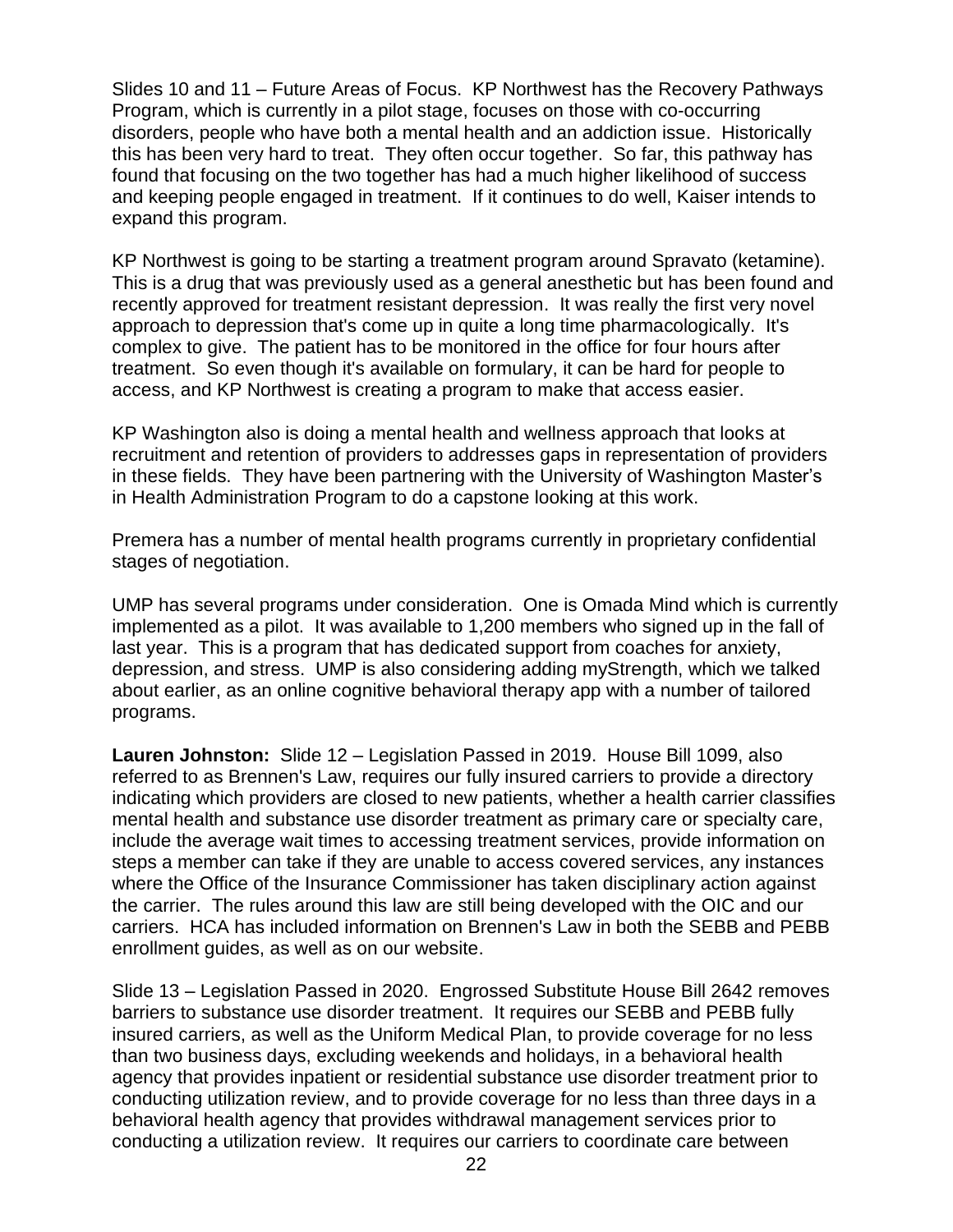facilities, and to ensure seamless transfer, as soon as possible, to an appropriate and available facility or level of care. The health plan shall pay the agency for the cost of care at the current facility until the seamless transfer to the new facility or level of care is complete. This does not require a behavioral health agency to keep a person until the next level of care is available. But if the behavioral health agency does keep the patient, then the carrier is required to pay until the transfer is complete.

**Emily Transue:** Slide 14 – Mental Health Parity. There are also requirements for mental health parity at a national level. In general, federal law prohibits group health plans from imposing less favorable benefit limitations on mental health and substance use than on medical or surgical benefits. This is a law that's been on the books for quite a long time, starting, among other things, with the Mental Health Parity and Addiction Equity Act of 2008. That has gone through multiple modifications, including some that happened in 2016. All SEBB plans are required to meet this requirement, and should continue to actively assess, and make changes as interpretation evolves.

You can envision that the simple pieces of parity, like if you cover inpatient care for medical and surgical issues, you need to cover inpatient and care for behavioral health issues, are fairly straightforward. Things get a lot more complicated as you get into more nuanced and sophisticated approaches to parity. How do you think about applied behavioral analysis for autism, which really doesn't have a clear correlate on the physical health side? This is evolving, I think in very positive ways, in terms of our understanding of what parity should be and should look like over time. That evolution will continue. All SEBB plans are part of that conversation in making sure they are up to date with the most current understanding of what this means.

**Lauren Johnston:** Slide 15 – Information on How to Access Services. Members can find more information on how to access services at the link provided. The information found at this link is also listed by plan in the Appendix. The information provided includes links to different mental health and substance use disorder treatment resources, links to finding a provider, obstacles that a member may encounter when trying to access care and how to mitigate those obstacles, as well as questions that may help guide the conversation when a member calls their plan's customer service. And we always encourage our members to start by calling their health plan.

The slides in the Appendix were originally developed for use by the Educational Service District Navigators. They have access to those slides as well.

**Emily Transue:** Slide 15 – SmartHealth Resources. We also have SmartHealth resources. I think you're getting the theme that this is a problem that many people have with different levels of awareness of what their needs are and of what the resources are. Our aim is to have access be as broad as possible, to as many different kinds of care as possible, and as much information available as possible, about how people find it and access it. SmartHealth is, of course, our HCA wellness program. This is another way of reaching out to people who may not be quite thinking of what they need and how to get it. Each of the carriers has a tile around mental health. There's a tile called Mental Health Tips, which is currently running, and will run through the end of November. May, in case you weren't aware, is mental health month, and a special tile on that will be available throughout the month of May. The way SmartHealth works, of course, is that members can log in or register, and then they can see what's available. By going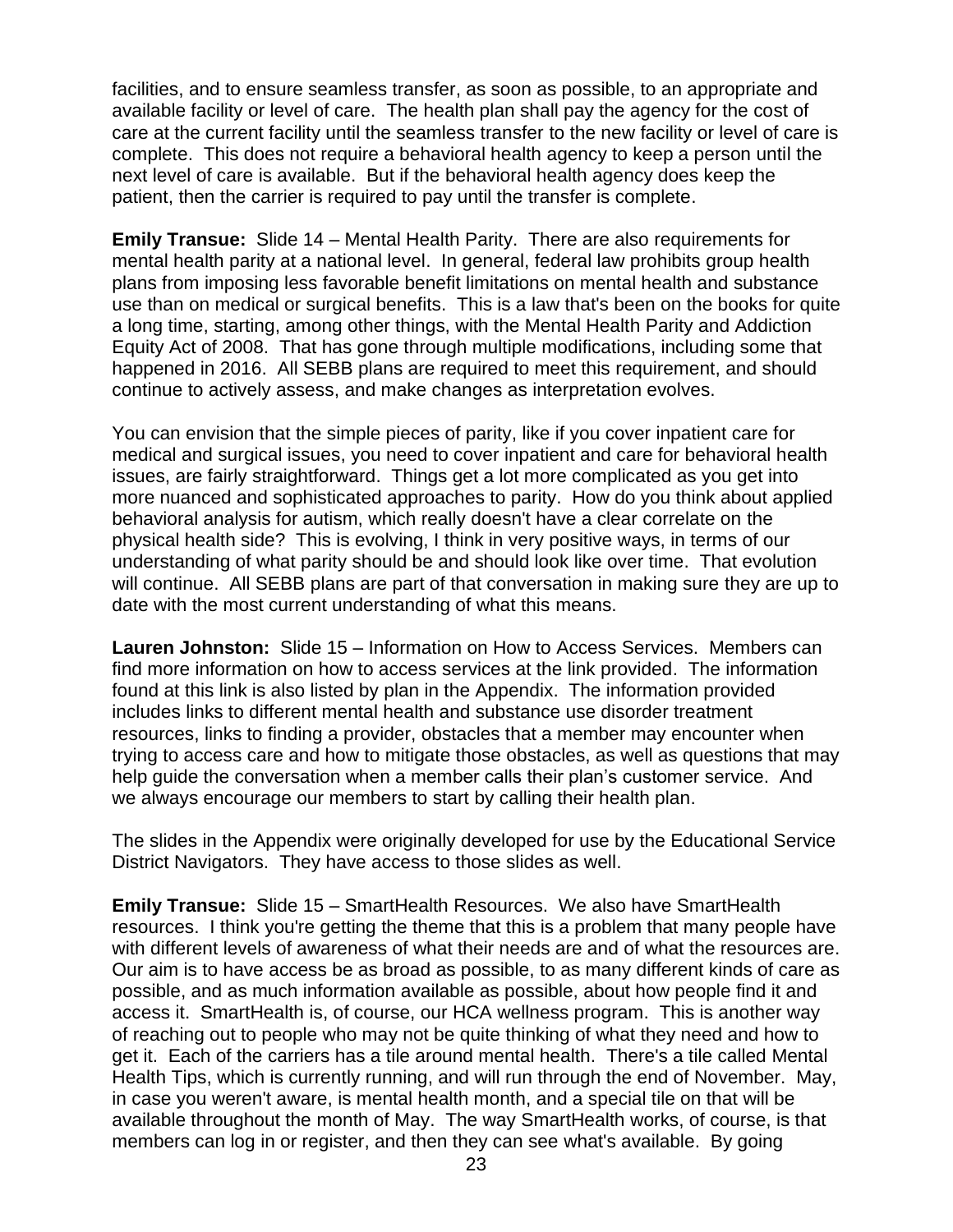through these tiles, and learning about these issues, they can earn points towards their wellness incentive. This is one way we're trying to increase general awareness around these issues and around member's options.

**Pete Cutler:** Do we have any kind of performance standards in our contracts with the carriers, or that we apply to Regence, as the administrator for the UMP, that actually go to evaluating them on their effectiveness? At least assessment of the outcomes of their members' access to behavioral health services, or at least the members' assessment of whether they feel they have access to services?

**Lauren Johnston:** All of our carriers have to do the CAP survey every year, which is a consumer survey that asks a number of different questions about whether or not customer service answered their questions, if they had information on costs, if they were able to see a provider within x number of days, etc. I do not believe the questions are specific to behavioral health. There isn't a question that specifically asks, did you access behavioral health treatment within x number of days. It would be more general in whether they were able to access a provider they were looking for. That's not to say that we couldn't look to see if there are questions under the CAP survey that are available to add.

**Emily Transue:** I think there are a couple of ways in which this is looked at, but none of them may get exactly to your question. The carriers each internally do survey assessments to look at the experience of behavioral health care, but we don't have a specific performance guarantee associated with that. We do have performance guarantees associated with some behavioral health related measures, including antidepressant medication management, which is one of their biggest measures in their contracts. We have some pieces that focus on that. But your direct question in terms of whether we have a direct accountability level to them for experience of mental health care, we don't.

**Lauren Johnston:** I'd also add that depending on how the rules around House Bill 1099 turn out, our carriers are going to likely have to start monitoring the average wait times for somebody to access a behavioral health provider. There might be something in there we could do along those lines, as well, because it's our job to ensure through their contracts that they are in compliance with that legislation. There are certain avenues we could probably take to get that information.

**Pete Cutler:** Over the years I've had a fair amount of experience indirectly in various roles with health care, actual delivery of, or making available behavioral services. People I know have repeatedly run into problems where the carrier's assessment of what they provide is much more generous and robust than what the actual patients, or the persons involved in their coverage, were able to actually access, similar to the issues that led to the adoption of the bill they're writing rules for. At least I know, in one program, paying for the services is done more on a performance basis where there's an analysis of the patients who went in and sought care, after some period of time, were they more effectively engaged in school or at work, with family, those kind of outcomes, which would tend to show the interventions actually were helpful, as opposed to just saying, well, we have X number of people who are providers, and therefore, we assume we are being helpful. It sounds like they're really in the commercial sector, and specifically PEBB and SEBB Programs, that we're really not moving yet to those kind of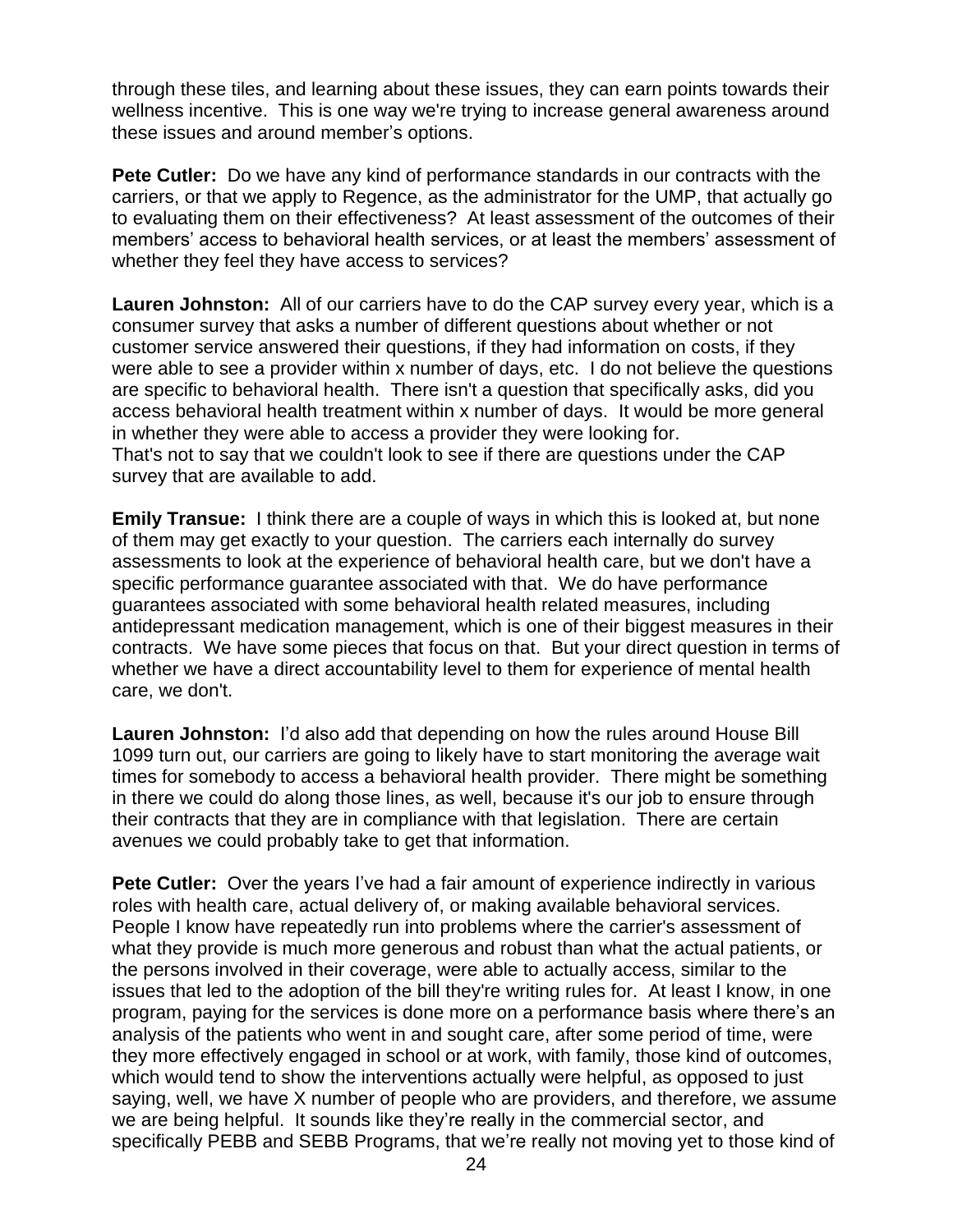performance standards, in terms of evaluating whether the carriers are really making the behavior health services really effectively available.

**Lauren Johnston:** What we can do is go back to our carriers.

**Emily Transue:** This is an interesting question and is evolving in a number of very interesting parallel ways. For example, the old quality measures associated with depression were mostly around adherence to medications. If somebody put you on an antidepressant, were you still seeking it three months later. Those are still the ones used most broadly. There are now quality measures looking at what percentage of the people who are diagnosed with depression then have it resolved, if you look at the PHQ-9 score, which is the standard assessment of depression severity, sort of a quality metric of how many people got better, how many people responded partially, and how many people got completely better. That was recently added last year to the Washington State Common Measure Set, which means it's, now, something we can look at integrating into our contracts.

There are challenges largely with data collection. You have to be fairly sophisticated to be able to get that information out of a patient into an EMR in a way that can then be pulled out and turned into an actual performance metric. That is something, in some of our other HCA roles, we're trying to support around the state. Currently, unfortunately, it's only the most sophisticated systems who are able to do that. I think that will be the way of the future. It's something we're trying to support to really get to those meaningful assessments. Some of the virtual programs have a leg up on that in their ability to have people give more real time feedback about their experience, how they're doing, what's their experience with their symptoms, and their experience of the care they're getting. I think this will evolve in good directions in the coming years, but still some barriers so far.

**Lauren Johnston:** You mentioned the virtual care programs. That's something we can go back and ask our carriers about to see if they are already starting to receive those kinds of metrics and reporting from their vendors. We can look into that as well.

**Pete Cutler:** That's very helpful, and I just fully applaud the HCA's efforts, and specifically SEBB and PEBB Programs, to support and encourage that evolution. I understand it is challenging, but it's great to be a part of the support for those improvements. So, thank you.

# **American Rescue Plan Act of 2021 – Premium Assistance for COBRA Continuation Coverage**

**Emily Duchaine**, Regulatory Analyst, Policy, Rules, & Compliance Section, ERB Division. I'm going to provide a summary of the Premium Assistance for COBRA Continuation Coverage that was made available on March 11 when President Biden signed the American Rescue Plan Act (ARPA) of 2021 into law.

Slide 2 – Overview of the American Rescue Plan Act of 2021. ARPA provides almost \$2 trillion in Covid-19 relief funding and includes multiple provisions as shown on this slide. Today, I'll only be discussing the impacts to COBRA and providing you with a high-level overview of how HCA is preparing for the subsidy.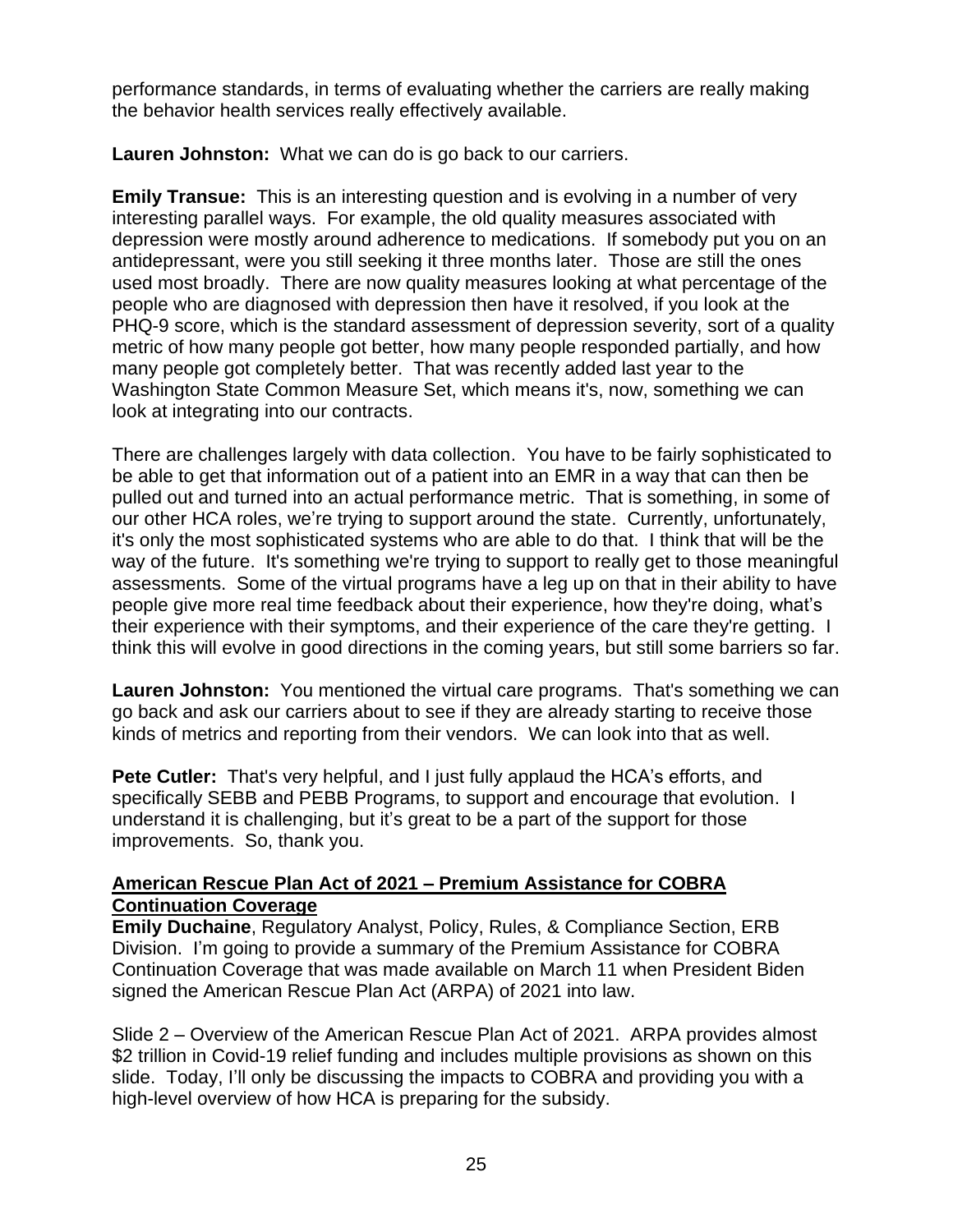Slides 3 and 4 – COBRA Subsidy Eligibility. The COBRA subsidy is available to Assistance Eligible Individuals (AEI) as defined in Slides 3 and 4. Federally eligible for COBRA means a qualified beneficiary or their qualified dependents. For example, a legal spouse or child. A domestic partner is not a qualified beneficiary because federal tax laws don't recognize domestic partners. It is important to note that even if the individual did not elect COBRA when it was initially offered to them, or they did elect COBRA but they discontinued it before April 1, 2021, and they're still eligible to elect COBRA, the subsidy allows this. They may either retroactively elect and have COBRA coverage back to when they lost their employer-sponsored group health coverage and pay whatever premiums are due, or they can elect to take advantage of the subsidy during the subsidy period and start their COBRA coverage active April 1.

Slide 5 – Temporary 100% COBRA Subsidy Timeline. The COBRA premiums will be subsidized from April 1, 2021 through to September 30, 2021. The subsidy will end earlier than September 30 for an Assistance Eligible Individual if that individual becomes eligible for Medicare or for other group health coverage.

Slide 6 – SEBB 2020-07 and SEBB 2020-08 Resolutions. These resolutions are still in effect and say the maximum period of continuation coverage is extended until two months after the date the Governor terminates the state of emergency. And the enrollment timelines are extended 30 days past when the Governor terminates the state of emergency.

Slides 7, 8 and 9 – Implementation. HCA must notify Assistance Eligible Individuals who become entitled to elect COBRA during the subsidy period, of the subsidies' availability by May 30, 2021. In addition, HCA must also notify AEIs of their subsidies' expiration between 45 and 15 days before the expiration date of September 30, 2021, unless the subsidy is expiring because the AEI has become eligible for coverage under another group health plan or Medicare. It's possible this subsidy timeline will be extended past September 30, 2021. HCA will plan for that if it happens. HCA plans to seek reimbursement for the subsidy directly from the federal government.

HCA will also identify AEIs with help from SEBB Organizations. We plan to create an SMA reason code, specific to the eligibility for the subsidy, for future use by SEBB Organizations, and we will provide guidance as well.

HCA will prepare communications once the federal model notices are done. The federal government is required to release the model notice within 30 days of the enactment of the Act, which was March 11. Information is going to be made available on the SEBB Continuation Coverage (COBRA) website. We will also be training staff responsible for determining eligibility of AEIs.

**Dave Iseminger:** I want to emphasize that this was intended to be very high-level. The legislation passed and signed barely three and a half weeks ago. There are key pieces of information that still aren't known because we are anticipating additional federal guidance and model notices within the next week. That's why may be counterintuitive that the subsidy began six days ago, yet there isn't a notification requirement until the end of May. This was brought to the Board as general awareness. We will bring a subsequent presentation to the next Board Meeting regarding operational aspects when we have more details.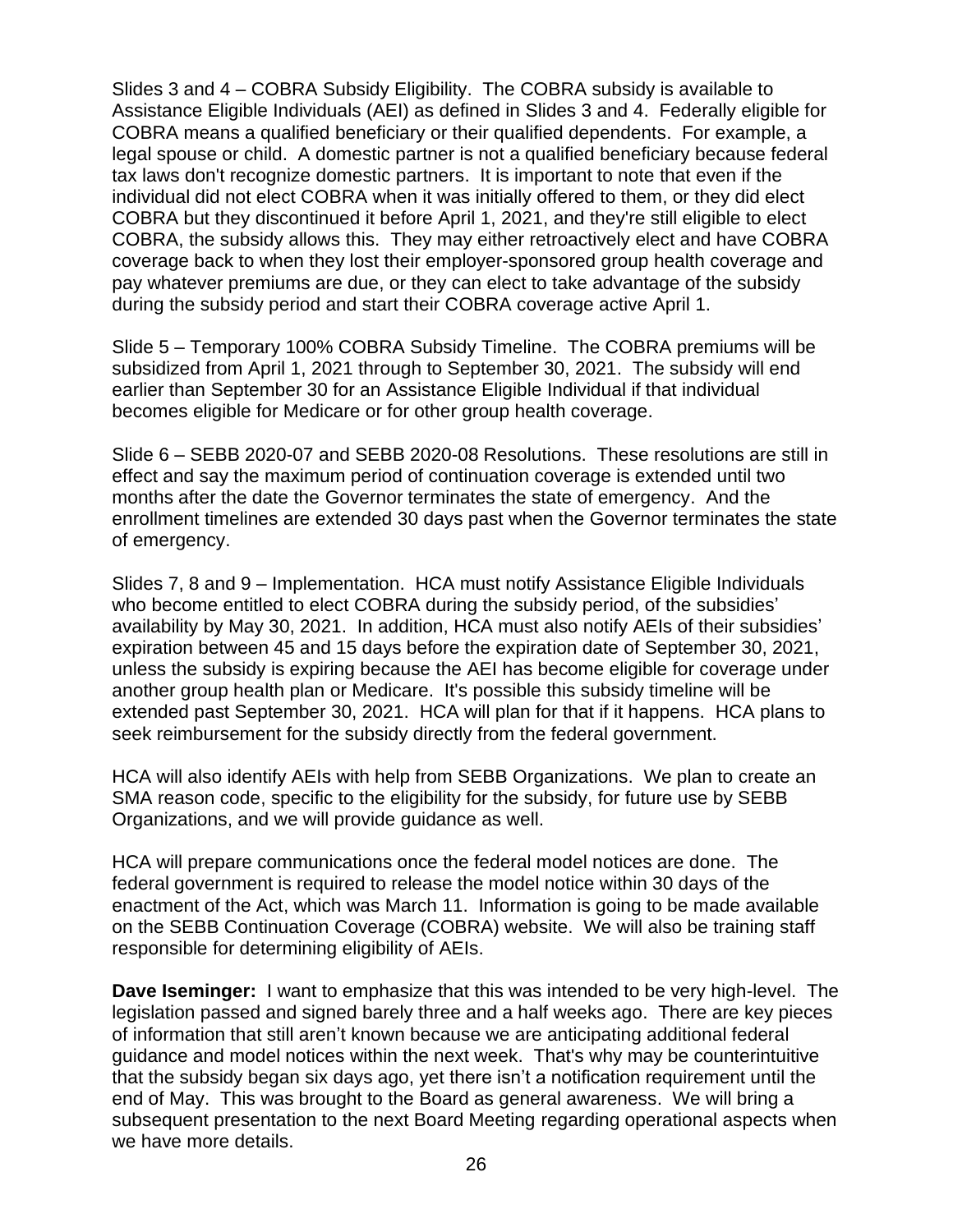**Wayne Leonard:** Emily, when can I tell my staff to expect your requests for this information that you need to gather?

**Emily Duchaine:** That's a good question. I would say it will be based largely on when the federal guidance and model notices come out, but because the notifications are required by the end of May, I would say we're probably going to start before the end of the month. I don't want to speak out of turn because I'm coming more at this from the policy side of things and not as heavy into the communication side.

**Dave Iseminger:** Emily, you're right that there's this crunch time. We have to do the notices before May 31. We're making reasonable assumptions as to what we think is the understanding of the eligibility and pre-pooling data so that as soon as we can validate that with the federal guidance, we'll be able to get that out as quickly as we can. We will give districts as much time as we can. We're at the mercy of waiting for information that comes out of the trifecta of federal agencies that influence this, which is Treasury, Health and Human Services, and IRS.

**Wayne Leonard:** Since Governor Inslee's order last year, we've been carrying medical premiums for a number of people who have quit or been terminated because of his emergency order. Would this subsidy allow us to get reimbursed for that expense?

**Dave Iseminger:** The subsidy begins April 1 of 2021. There is no retroactive aspect.

**Wayne Leonard:** Okay, so the people we're carrying on medical insurance are not on COBRA. They're on our existing group plan.

**Emily Duchaine:** This subsidy is only for COBRA premiums, not for group health premiums.

**Wayne Leonard:** Okay.

# **Public Comment**

None

# **Next Meeting**

May 5, 2021 9:00 a.m. – 1:00 p.m.

# **Preview of May 5, 2021 SEB Board Meeting**

**Dave Iseminger**, Director, Employees and Retirees Benefits Division, provided an overview of potential agenda topics for the May 5, 2021 Board Meeting.

**Lou McDermott:** I wanted to thank the Board for the LTD vote. One step that always blew me away was 1 in 4 working Americans will be disabled at some point during their careers, even if only temporarily. This benefit will greatly help those who find themselves in that position, unfortunately, as I've heard so many stories about folks who